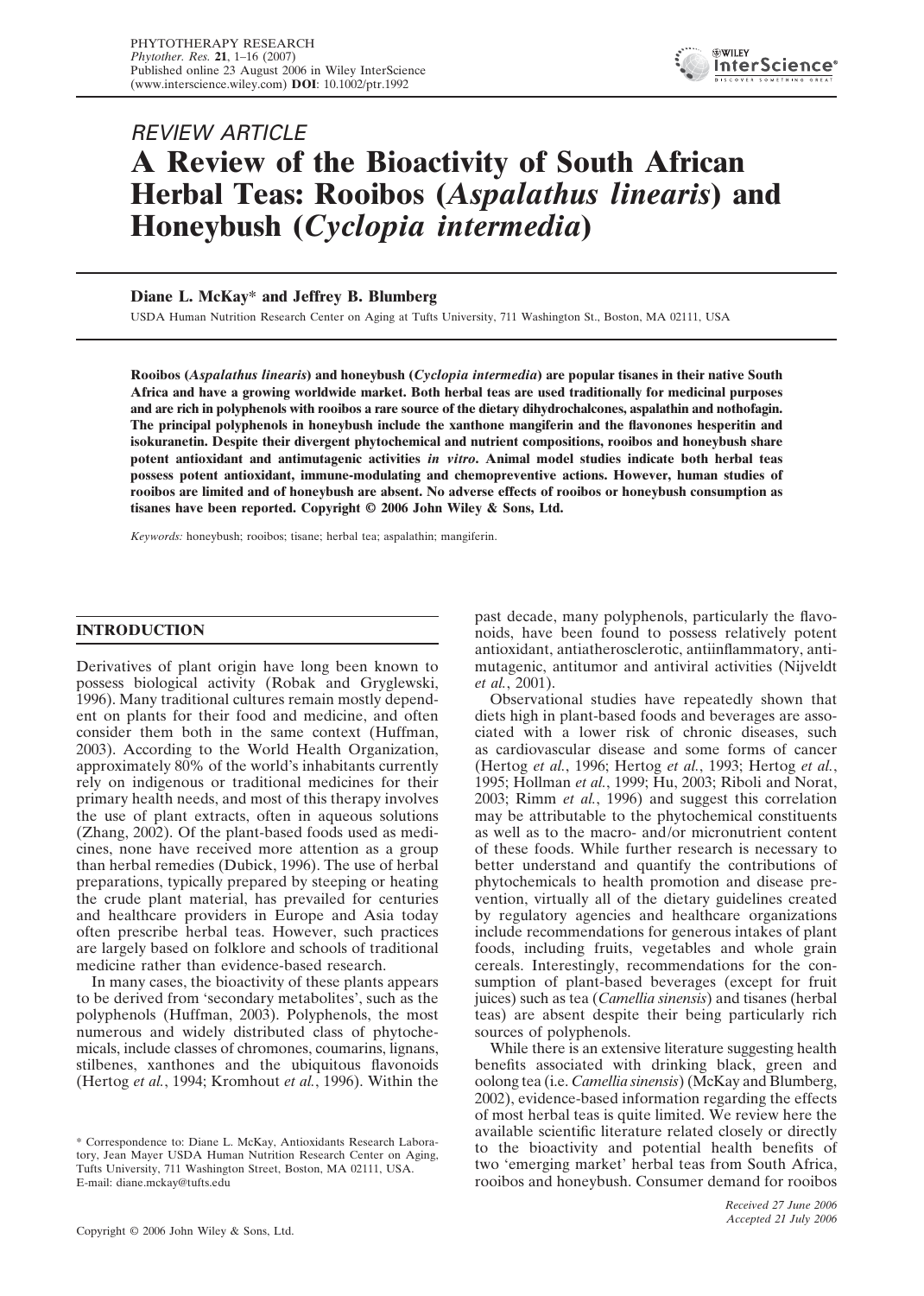has been increasing since trade sanctions against South Africa were lifted following the demise of apartheid in the 1990s (Erickson, 2003). Like many other herbal preparations used in traditional cultures, the therapeutic uses and purported health benefits of rooibos and honeybush are based largely on folklore rather than on scientific substantiation. Information regarding the phytochemical content, *in vitro* experiments, animal models and human studies available in the recent scientific literature is presented. The relevant literature was identified principally from the CAB Abstracts, Cochrane Library and Medline databases. The literature search employed both common and Latin names for each herb. In general, articles available in a language other than English were considered if the abstract was in English and/or if the full text article pertained to a human study and was completed or referenced elsewhere within the past 20 years.

## **ROOIBOS (***ASPALATHUS LINEARIS***)**

### **Nomenclature**

Rooibos or *Aspalathus linearis* (also *A. contaminata*, *A. corymbosus*, *Borbonia pinifolia* or *Psoralea linaeris*) is a shrub-like leguminous bush native to the Cedarberg Mountains in the Western Cape region of South Africa where it is extensively cultivated within this area for its commercial use as an herbal tea or tisane. After harvesting, the needle-like leaves and stems can be either bruised and fermented prior to drying or dried immediately. The unfermented product remains green in color and is referred to as green rooibos. During fermentation, the color changes from green to red with oxidation of the constituent polyphenols, so the final product is often referred to as red tea or red bush tea. Other names include rooibos tea, rooibosch, rooitea or rooitee.

## **Phytochemical and nutrient content**

Brewed rooibos tea (1 tsp/cup) contains 300 mg protein with the amounts of Cu, Fl and Mn present in this single serving providing 7.8%, 5.5–7.3% and 1.7–2.2% of the U.S. Daily Value (DV), respectively (Erickson, 2003) while Ca, Fe, K, Mg, Na,  $PO<sub>4</sub>$  and Zn (Erickson, 2003; Hesseling *et al.*, 1979; Morton, 1983) constitute <1% DV. Vitamin C is present at ≤15.7 mg/100 mg dried tea according to Morton (1983) and 121.8– 154.9 µmol/L infused tea according to Hesseling *et al.* (1979), although a more recent analysis failed to confirm its presence in either green or red rooibos (Erickson, 2003).

According to Habu *et al.* (1985), 99 compounds are present in the volatile oil of rooibos tea. The major components include guaiacol (24.0%), 6-methyl-3,5 heptadien-2-one isomer (5.2%), damascenone (5.0%), geranylacetone (4.2%), β-phenylethyl alcohol (4.1%) and 6-methyl-5-hepten-2-one (4.0%). Compared with the volatiles present in green and black teas, the concentration of guaiacol in rooibos was much higher, while linalool was moderately lower and geraniol was absent. Kawakami *et al.* (1993) confirmed the presence

of these components (except for damascenone) in a later study, although the quantities determined in their analysis varied from those reported by Habu *et al.* (1985).

Several phenolic compounds are present in the brewed teas of both green and red rooibos, but the total concentration of flavonoids in each can differ by more than 10-fold (Bramati *et al.*, 2003; Bramati *et al.*, 2002). In 2% (w/v) solutions of rooibos tea, Marnewick *et al.* (2000) found a significantly higher percentage of total polyphenols (41.2% vs 29.7%), flavonoids (28.1% vs 18.8%) and non-flavonoids (13.1% vs 10.9%) in green compared with red rooibos, respectively, but no difference in soluble solid matter. Similarly, Standley *et al.* (2001) found a significant difference in total polyphenols between green and red rooibos (41.0% vs 35.0%) but, in contrast, also a difference in solids (2.3% vs 1.6%). These differences are attributable to the enzymatic and chemical modifications that occur during fermentation and to the processing methods (sun drying vs controlled drying) (Joubert, 1996; Standley *et al.*, 2001). Aspalathin, a dihydrochalcone present in green rooibos is extensively oxidized to dihydro-iso-orientin during fermentation and Bramati *et al.* (2003) reported its concentration in a comparison of the respective infused teas dropped from 49.9 to 1.2 mg/g. The C-glycosyl flavones isoorientin (3.6 mg/g), orientin (2.3 mg/g), isovitexin  $(0.7 \text{ mg/g})$  and vitexin  $(0.5 \text{ mg/g})$  are also degraded but to a lesser extent (range of differences post-fermentation is 2.7–0.2 mg/g). Nothofagin, a dihydrochalcone structurally similar to aspalathin, is degraded as well (Joubert, 1996; Joubert and Ferreira, 1996). The other predominant flavonoids detected in both types of rooibos tea are rutin  $(1.3-1.7 \text{ mg/g})$ , isoquercetin and hyperoside (0.3–0.4 mg/g), quercetin (0.04–0.11 mg/g), luteolin (0.02–0.03 mg/g) and chrysoeriol (0.01–0.02 mg/g). The presence of the phenolic acids caffeic acid, ferulic acid, *p*-coumaric acid, *p*hydroxybenzoic acid, vanillic acid and protocatechuic acid have been reported in red rooibos tea (Rabe *et al.*, 1994). Quantitative and qualitative differences in phenolic content between wild and cultivated populations of *A. linearis* (van Heerden *et al.*, 2003) have also been reported.

Currently rooibos is the only known natural source of aspalathin and one of only two known sources of nothofagin (Joubert, 1996). Due to the lack of an authenticated standard for high performance liquid chromatography (HPLC) analysis, few studies have reported quantitative data on nothofagin (Joubert, 1996; Schulz *et al.*, 2003). Approximately 19 g/kg of dried, unprocessed rooibos consists of these dihydrochalcones (aspalathin and nothofagin) combined, while red rooibos contains only 7% of the amount present in the unprocessed plant material. The ratio of dihydrochalcones to total phenolics decreases during fermentation from 1.17 to 0.19.

## *In vitro* **studies**

**Antioxidant capacity.** According to Schulz *et al.* (2003), the relative aspalathin content of green rooibos correlated well with the total antioxidant activity (TAA) of the dried plant material  $(R^2 = 0.81)$  when assessed with the 2,2′-azinobis-(3-ethylbenzothiazoline-6-sulfonic acid)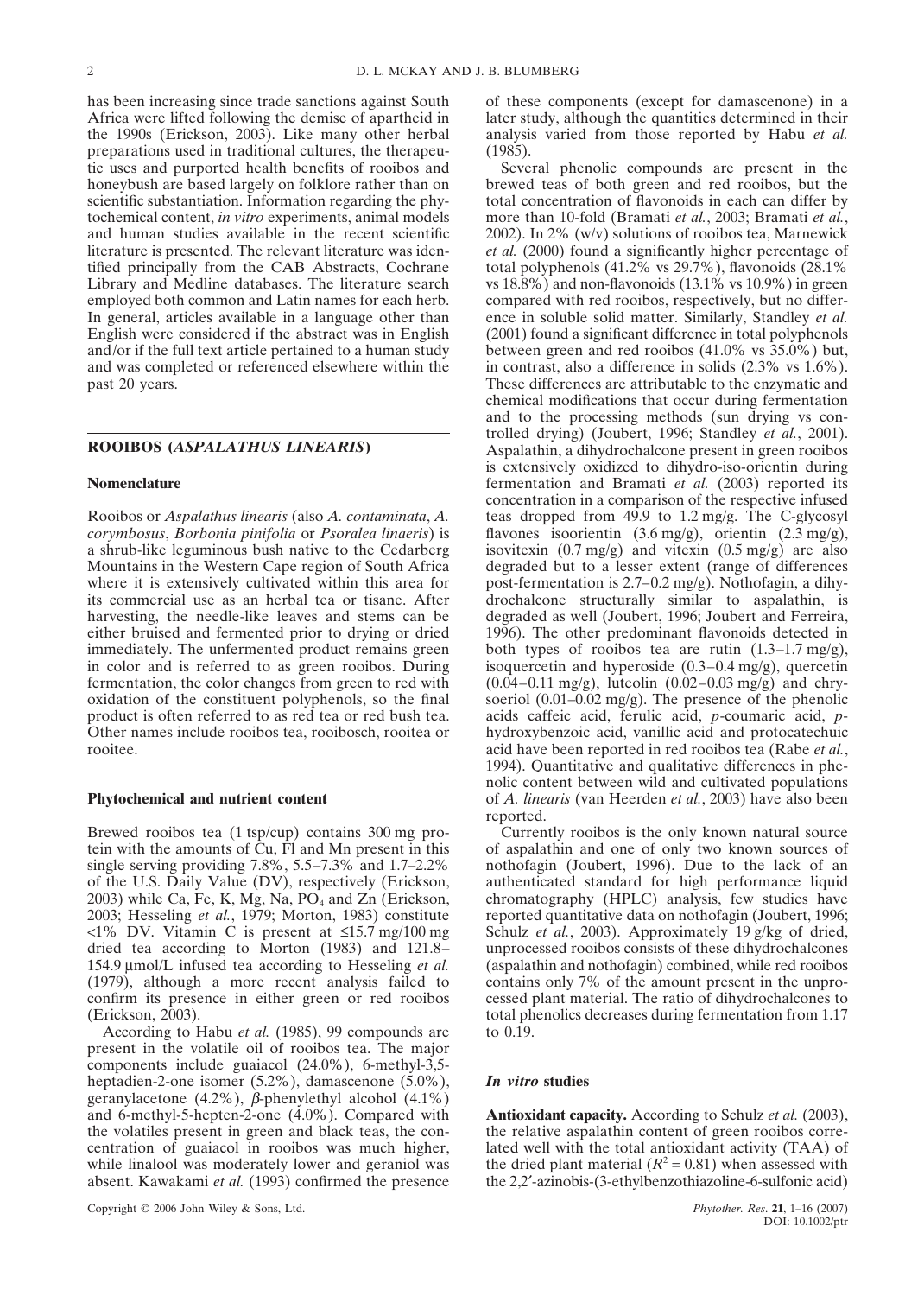(ABTS) radical cation-scavenging assay. The ratio of TAA to total phenolic content was 95.5 before fermentation and 60.5 after fermentation, with aspalathin contributing a very small amount of activity compared with the other phenolics present in fermented rooibos. The TAA of green rooibos was 2.8-fold higher than the fermented product (775.6 vs 274.5 µmol Trolox/g dry wt) (Schulz *et al.*, 2003), while a 2.0-fold difference was observed in brewed infusions (1 g/60 mL, 90 °C, 10 min) of the respective teas (0.8 vs 0.4 Trolox meq/g) (Bramati *et al.*, 2003). By comparison, the TAA of brewed green  $(1.8 \text{ Trolox } \text{meq/g})$  and black teas  $(1.7 \text{ Trolox } \text{meq/g})$ were more than double that found in rooibos with this assay.

In a study by Pazdzioch-Czochra and Widenska (2002), an assay based upon the oxidation of homovanillic acid was used to test the  $H_2O_2$  scavenging activity of selected herbal and non-herbal teas including rooibos. The infusions were prepared with 1, 5 or 10 g dry material in 1 L boiling water and incubated at  $95^{\circ}$ C for 10 min. The activity of rooibos tea, expressed as Trolox equivalents via a calibration curve  $(0.17 \pm 1)$ 0.01 mg/mL), was approximately half that found in green tea  $(0.31 \pm 0.03 \text{ mg/mL})$  and black tea  $(0.32 \pm 0.02 \text{ mg/A})$ mL). Rooibos' antioxidant capacity in this assay was also lower than other popular herbal teas including peppermint (0.27  $\pm$  0.02 mg/mL) and hibiscus (0.20  $\pm$ 0.02 mg/mL).

The effects of fermentation, processing and preparation conditions on the antioxidant activity of rooibos have been examined with other assay methods as well. Standley *et al.* (2001) tested rooibos samples at five major stages of processing for their ability to scavenge 1,1-diphenyl-2-picrylhydrazyl (DPPH) and superoxide  $(O_2^-)$  radicals. Compared with the unfermented sample, higher quantities of the extracts from later stages of processing were required to inhibit the DPPH and  $O_2$ . radicals, indicating a loss of antioxidant capacity with fermentation. Von Gadow *et al.* (1997a) used the DPPH and  $\beta$ -carotene bleaching methods to compare the antioxidant capacities of unfermented, semi-fermented, fermented rooibos teas with green (unfermented), oolong (semi-fermented) and black (fermented) teas derived from *Camellia sinensis*. All the teas were prepared by steeping 50 g dried leaves with 1 L boiling water for 30 min. a higher inhibition of the DPPH radical was observed in the unfermented versions of both types of tea, and the trend for both was unfermented > fermented > semi-fermented. The loss of antioxidant activity with fermentation was significant for green to black tea (90.8% vs 81.7%) but not for rooibos teas (86.6% vs 83.4%). Green tea was the most potent tea tested in this experiment and oolong tea the least with the antioxidant activities of the other teas not statistically different from one another. The results of the  $\beta$ -carotene bleaching method in this study correlated well with those obtained using the DPPH method.

Using the Rancimat method to measure the oxidation of lard over time, von Gadow *et al.* (1997b) found the antioxidant activity of rooibos tea was significantly higher if the brewing time was extended to 25–30 min. The concentration of total water-soluble solids in the brewed tea was significantly higher after 10 min  $(2.04 \pm 1)$ 0.03 vs  $1.76 \pm 0.11$  g/100 mL at 5 min) and continued to rise until the experiment was ended at 30 min (2.42  $\pm$ 

0.13 g/100 mL); no significant differences were observed with increased extraction time when the  $\beta$ -carotene bleaching method was employed. The antioxidant activity coefficient (AAC) peaked at 20 min, although the increase was not linear. Continuing to heat the tea extract for up to 30 min also resulted in significantly increased antioxidant activity with the Rancimat method, but not with  $\beta$ -carotene bleaching. Traditionally rooibos is brewed for longer periods than other herbal teas.

The DPPH radical and  $\beta$ -carotene bleaching methods were also used by von Gadow *et al.* (1997c) to compare the antioxidant activities of aspalathin and other individual phenolic components of rooibos with the antioxidant reference standards  $\alpha$ -tocopherol, butylated hydroxytoluene (BHT) and butylated hydroxyanisole (BHA). Aspalathin inhibited the DPPH radical 91.4%, a higher potency than all of the reference standards (45.6–75.1%) and higher than all of the phenolic acids tested except for caffeic acid (93.7%) and the flavonoids quercetin  $(93.3\%)$ ,  $(+)$  catechin  $(92.7\%)$  and isoquercetin (92.0%). With the β-carotene bleaching assay, the AAC value of aspalathin (357.1) was lower than the reference standards (491.8–698.5), but higher than all of the phenolic acids and flavonoids except luteolin (522.7) and quercetin (455.3). Using the Rancimat method, the longest induction period was observed with  $(+)$  catechin (27.2 h), followed by quercetin (26.9 h), caffeic acid (18.9 h) and protocatechuic acid (15.5); aspalathin (2.6 h) and the reference standards (3.2– 4.1 h) exhibited low activity with this assay.

Joubert *et al.* (2004) also evaluated flavonoids from green and red rooibos for their capacity to scavenge DPPH and  $O_2$ <sup>-</sup> radicals. In both assays, quercetin was the most potent radical scavenger. Aspalathin, orientin, luteolin and isoquercetin were slightly less active than quercetin towards DPPH, although aspalathin was as effective as quercetin towards  $O_2$ . Aspalathin was also more effective as a radical scavenger towards both DPPH and  $O_2$ <sup>-</sup> than BHT, BHA,  $\alpha$ -tocopherol and Trolox. During fermentation, aspalathin is converted to orientin, which has a similar action towards DPPH, and to isoorientin, which was less effective. Both orientin and isoorientin were less effective scavengers of  $O_2$ . than aspalathin. The reduced ability of an aqueous extract of fermented vs unfermented rooibos to scavenge  $O_2$ <sup>-</sup> was also observed (IC<sub>50</sub> = 78.2% and 69.2%, respectively). Inhibition of DPPH was also lower in the aqueous extract of fermented than unfermented rooibos (83.0% vs 87.3%, respectively) and in a crude polymeric fraction of rooibos (70.3% vs 87.7%, respectively); no difference in DPPH activity was observed between the ethyl acetate fractions of fermented and unfermented rooibos.

When assayed in a linoleic acid emulsion no differences in the inhibition of conjugated diene formation were observed between either the aqueous extracts of fermented versus unfermented rooibos (28.0% vs 28.6%, respectively) or in the crude polymeric fractions (23.5% vs 22.6%, respectively) (Joubert *et al.*, 2005). The inhibitory effect of the ethyl acetate soluble fraction of fermented rooibos was, however, significantly higher than that of unfermented rooibos (48.0% vs 11.0%,  $p < 0.05$ ).

A small number of studies have reported the antioxidant activity of rooibos tea in cellular systems.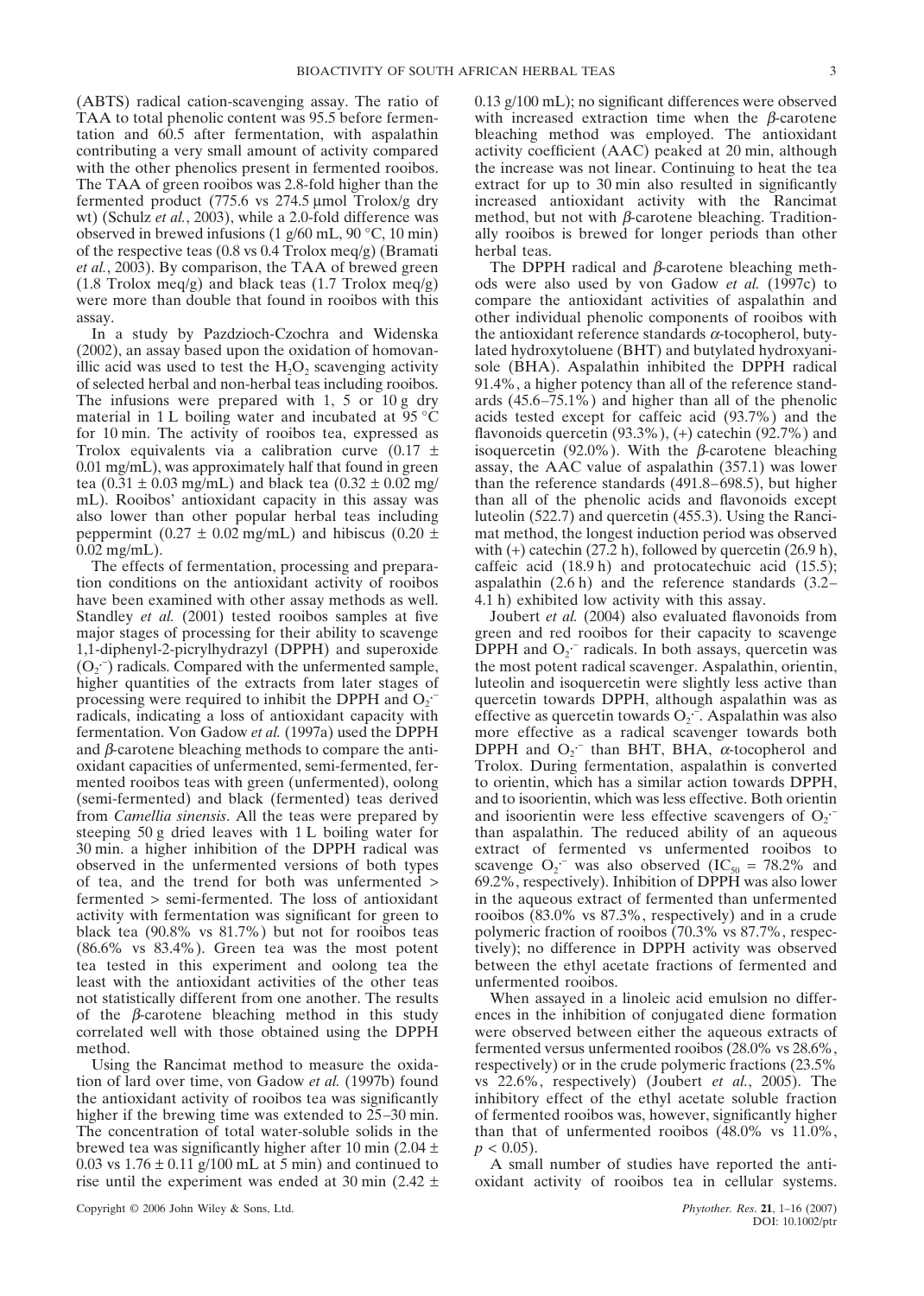Yoshikawa *et al.* (1990) observed that 20.1 µg/mL of an aqueous *A. linearis* extract inhibited the generation of  $\overline{O_2}$  induced by phorbol myristate acetate in human polymorphonuclear leukocytes (PMA-PMN) and measured by electron spin resonance spectrometry with 5,5 dimethyl-1-pyrroline-N-oxide (DMPO) as the spin trap agent. A 20.4 µg/mL of extract was equally effective in a comparative assay, the hypoxanthine-xanthine oxidase system (HX-XO). Quercetin, a flavonoid component of *A. linearis*, inhibited  $O_2$  actions in the PMA-PMN system at a concentration of 46  $\mu$ M, but a lower amount, 16 µM, was as effective in the HX-XO system. This difference is most likely the result of quercetin's inhibition of XO rather than a direct antioxidant action in the HX-OX system. In mouse leukemic cells, Ito *et al.* (1992) examined the activity of rooibos tea extract on the cytotoxicity of  $H_2O_2$ . Cells preincubated with rooibos extract (2.25 g leaves/200 mL water, boiled 20 min) exhibited a time- and dose-dependent increase in survival rate after exposure to 40  $\mu$ m H<sub>2</sub>O<sub>2</sub>. Concomitant treatment with rooibos, however, afforded no protection against the cytotoxic effects of  $H_2O_2$ . Using a linoleic acid autoxidation system, Hitomi *et al.* (1999) compared the antioxidant activity of freshly brewed and freeze-dried rooibos tea extract on rabbit erythrocyte membrane, rat liver microsome and rat liver homogenate systems. In the rat liver homogenate, the freshly brewed tea exhibited strong activity, while in the erythrocyte and microsome systems, the freeze-dried extract had a strong, dose-dependent effect. Of the flavonoids purified from *A. linearis* and tested in the rat liver microsome system in this study, luteolin and quercetin showed the highest activity. Marnewick *et al.* (2005) examined the effects of ethanol/acetone soluble extracts of unprocessed and processed rooibos (0.01% in DMSO) against lipid peroxidation, in the presence of  $Fe<sup>2+</sup>$  and absence of  $H<sub>2</sub>O<sub>2</sub>$ , using a rat liver microsomal preparation. In this assay, the formation of thiobarbituric acid reactive substances (TBARS), measured as malondialdehyde (MDA), was inhibited 91% with unprocessed rooibos compared with the control  $(p <$ 0.001). The inhibitory effect of green tea was 99%, which was not significantly different than the unprocessed rooibos. Processed, or fermented rooibos, was also found to be highly protective against lipid peroxidation (65%) in this experiment.

**Chemopreventive potential.** The proliferation and growth of chick embryo muscle cells was inhibited in a dose-dependent manner by a rooibos tea preparation (3.5 g dry leaves in 2 L boiling water, steeped 20 min) in study by Lamosova *et al.* (1997). Within 10 days of exposure to 2%, 10% or 100% of the tea extract, cell growth was inhibited 33.9%, 68.6% and 100%, respectively. After only 72 h, the 10% extract significantly lowered the DNA content of cultured primary cells to 66%, of fibroblasts to 85.1%, and of myoblasts to 37.0% compared with control cells containing 0% extract. The decrease in DNA content of the cells in the presence of rooibos tea extract roughly correlated with decreased DNA synthesis measured by  $[{}^{3}H]$  thymidine incorporation. Similar observations were made with regard to RNA content and *de novo* protein synthesis measured by incorporation of  $[{}^{3}H]$  leucine. The activity of ornithine decarboxylase (ODC), an enzyme involved in the signal transduction pathway for mitosis, was not affected by rooibos tea at lower concentrations, but significantly inhibited at concentrations of 100% in all cell types tested. The authors hypothesize that the growth inhibitory effect of rooibos was due to its radical scavenging activity, which prevented ODC from triggering mitosis in the presence of free radicals.

Komatsu *et al.* (1994) demonstrated the suppressive effect of rooibos tea on mouse embryo fibroblast cells subjected to x-ray induced oncogenic transformation. In this experiment, no growth inhibition (cellular toxicity) was observed after 2 weeks when cells were incubated in ≤2% tea extract prepared in the same manner as Lamosova *et al.* (1997) and, as in this latter report, cell survival decreased linearly at higher concentrations. One week after exposure to 3 Gy x-rays, the transformation frequency (transformants/surviving cells) of cells treated with 2% rooibos tea was no different than in cells treated with x-rays alone, but after 6 weeks of treatment, the transformation frequency was significantly lower by 50%. A significant effect was also seen with 10% rooibos (85% lower transformation frequency), but not at 0.5% (36% reduction). In the same study, 0.2% green tea (prepared as 1.8 g leaves in 100 mL boiling water for 15 min) had no effect on x-ray transformed cells after 6 weeks.

Sasaki *et al.* (1993) found rooibos tea significantly suppressed the number of chromosomal aberrations induced in Chinese hamster ovary (CHO) cells by benzo[a]pyrene  $(B(a)P)$  and mitomycin C (MMC). The tea extract used in this experiment was prepared by adding 1.5 L boiling water to 50 g dried leaves and kept boiling for 15 min, and then lyophilized. The clastogenicity of  $B(a)P$  was completely inhibited by simultaneous treatment with 1000 µg/mL rooibos extract, while all concentrations of rooibos tea extract (125– 1000 µg/mL) significantly suppressed the induction of chromosomal aberrations in the presence and absence of S9 rat hepatic microsomal enzymes with MMC treatment. Post-treatment with rooibos tea extract also suppressed the induction of chromosomal aberrations by  $B(a)P$  and MMC with and without S9 mix, although the differences were significant only at the higher concentrations used in each experiment. Dose-related increases in the number of surviving cells were also observed at these higher concentrations. Green tea, examined under the same conditions, was not as robust in suppressing the effects of the mutagens at the lower concentrations used in this study.

Edenharder *et al.* (2002) tested various plant-derived beverages, including green, black and rooibos tea, for their protective effects against genotoxicity induced by 2-acetylaminofluorene (AAF) and 2-amino-1-methyl-6 phenylimidazo [4,5-b]pyridine (PhIP) in Chinese hamster lung fibroblasts genetically modified to express the cytochrome P450 dependent monooxygenase 1A2 (CYP1A2) and sulfotransferase 1C1 (SULT1C1) genes from rat using the Comet assay. Teas were prepared as 5 g infusions in 100 mL boiling water for 5 min or for rooibos, 10 min, and the concentrations of each solution required to inhibit genotoxicity by 50%  $(IC_{50})$ were compared. The genotoxicity of AAF was significantly reduced by green, black and rooibos tea  $(IC_{50})$ 0.20%, 0.19%, 0.68% v/v, respectively); PhIp genotoxicity was reduced in a dose-dependent manner by green tea (IC<sub>50</sub> = 0.20%), while black tea (1.25%)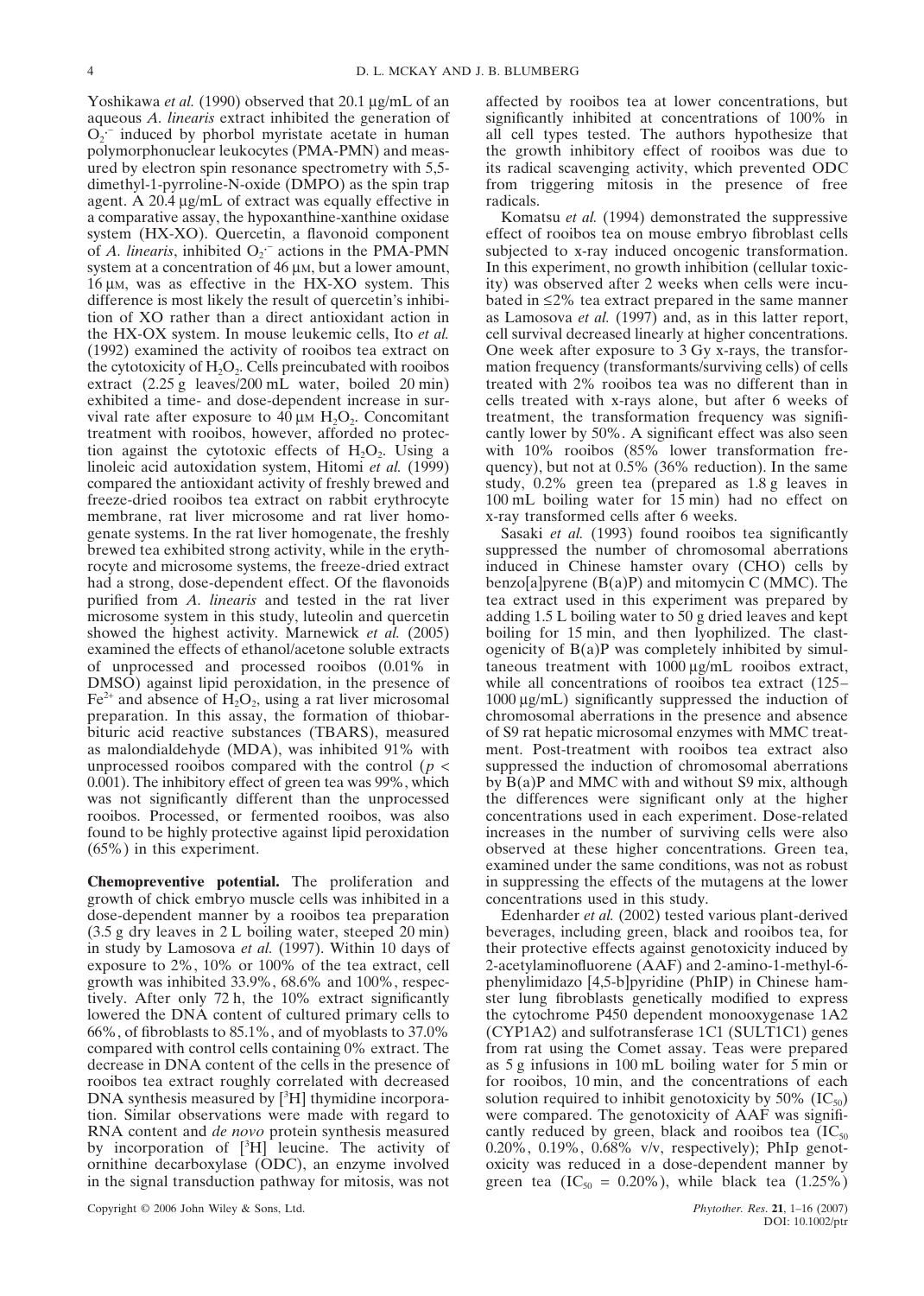and rooibos tea (1.29%) were less active. Of the individual flavonoids tested with this system, 1 mm quercetin strongly inhibited the effects of PhIP ( $IC_{50} = 1.50 \mu M$ ), although other flavonoids,  $0.3 \text{ mm}$  flavanone and  $1 \text{ mm}$ kaempferol, were more potent  $(IC_{50} = 0.42 \mu M, 1.30 \mu M,$ respectively). In another experiment designed to test the induction of the two rat genes independently, the genotoxic compounds BaP-7,8-OH and N-OH-PhIp were used to affect the CYP1A2 and SULT1C1 genes, respectively. Black tea and rooibos tea only modestly inhibited the genotoxicity induced by BaP-7,8-OH and had even less inhibitory action on N-OH-PhIP.

Using the *Salmonella typhimurium* mutagenicity assay, Marnewick *et al.* (2000) examined the antimutagenic properties of red and green rooibos tea and determined that they were both significantly effective against 2-acetylaminofluorene (AAF) and aflatoxin B1 (AFB1)-induced mutagenesis in tester strains TA98 and TA100 compared with controls. Teas were prepared with 2 g dried leaves in 100 mL boiling water and allowed to steep at room temperature for 30 min. The teas were then lyophilized and reconstituted at concentrations of 5% and 10% for use in this assay. Weaker inhibitory effects against the mutagens methyl methanesulfonate (MMS), cumoylhydroperoxide (CHP) and  $H_2O_2$  in strain TA102 were observed. Both of the 10% rooibos solutions were effective against  $H_2O_2$ , while only the 10% red rooibos inhibited CHP, and the 10% green rooibos inhibited MMS mutagenesis. Standley *et al.* (2001) also reported the antimutagenic activity of both red and green rooibos tea against AAF using strain TA98 in the *Salmonella* mutagenicity assay. The effect of green rooibos tea against AAF-induced mutagenesis was significantly higher in both studies.

**Immune responses.** The effects of rooibos tea on the immune response were examined in a few studies conducted in Japan. Antigen-specific antibody production in murine splenocytes was markedly stimulated by 1–100 µg/mL rooibos tea extract, although in splenic B-cells a nonspecific antibody response elicited with lipopolysaccharide (LPS) was not according to Kunishiro *et al.* (2001). In primed splenocytes treated with rooibos tea extract, the production of interleukin (IL)-2 increased while IL-4 generation was suppressed. In studies by Nakano *et al.* (1997a; 1997b), acid polysaccharides extracted from the leaves of *A. linearis* suppressed the cytopathicity of HIV (HTLV-III) infected MT-4 cells, while polysaccharides from Japanese green tea leaves and a hot water extract of *A. linearis* did not. The polysaccharide, composed of reducing sugars (27%), neutral sugars (46%) and uronic acid (22%), almost completely inhibited the binding of HIV-1 to MT-4 cells as well.

## **Animal model studies**

**Immune responses.** As suggested by the *in vitro* studies of Kunishiro *et al.* (2001) and Nakano *et al.* (1997a; 1997b) above, rooibos may have an immune modulating effect. Kunishiro *et al.* (2001) administered a rooibos tea extract p.o. to cyclosporin A-treated rats and found the production of antigen-specific antibodies in serum was restored and IL-2 generation in splenocytes was stimulated.

Copyright © 2006 John Wiley & Sons, Ltd. *Phytother. Res*. **21**, 1–16 (2007)

**Gastrointestinal actions.** Snyckers and Salemi (1974) tested fractionated rooibos extracts, containing quercetin and luteolin, for histamine antagonism in isolated guinea-pig ileum preparations. Extracts containing 5 µg/ mL quercetin reduced acetylcholine-induced contractions by about 50%.

**Chemoprevention.** Sasaki *et al.* (1993) and Shimoi *et al.* (1996) examined the antimutagenic effects of rooibos in mice. Both studies employed the same preparation method: 50 g dried leaves in 1.5 L boiling water for 15 min. Sasaki *et al.* (1993) found the induction of micronucleated reticulocytes (MNRET) by MMC was significantly reduced after 24 and 48 h by 48% and 34%, respectively, in mice provided 1.0 mL of 0.1% rooibos tea extract p.o. 6 h prior to induction when compared with controls. Pretreatment with rooibos 24 h prior had no effect on the frequency of MNRET, nor did post-treatment for 3, 6, or 9 h after MMC induction. Pretreatment with 0.05–0.1% rooibos 1.0 mL daily for 28 days also significantly reduced MNRET frequencies 24–48 h after induction by either MMC or B(a)P. However, the 28 day pretreatment with rooibos tea had no apparent antimutagenic effects on 1.5 Gy γ-ray induced damage. A single gastric intubation of rooibos tea at 1.0 mL per mouse 2 h prior to  $\gamma$ -ray irradiation (1.5 Gy) did significantly reduce the frequency of MNRET in a different study (Shimoi *et al.*, 1996). A flavonoidcontaining fraction, including luteolin and quercetin, isolated from rooibos tea also showed anticlastogenic activity in this experiment  $(n = 5)$  with a marked reduction in MNRET induction by  $\gamma$ -ray.

Marnewick *et al.* (2004) monitored the *ex vivo* anti-mutagenic activity of the cytosolic fractions of tea-treated rats. Liver cytosolic fractions from rats given green or red rooibos protected against aflatoxin B<sub>1</sub> (AFB<sub>1</sub>)-induced mutagenicity in *Salmonella typhimurium* strain T100, while black and green teas had no significant effect in this assay. In contrast, green rooibos as well as black and green teas protected against AAFinduced mutagenicity in *S. typhimurium* TA98. Hepatic microsomal fractions of rooibos-treated rats also showed decreased AFB1-induced mutagenic activity while green and black teas did not. None of the teas decreased microsomal activation of AAF. In fact, the number of histidine revertants was significantly increased with green and black teas (128–132%), while only a small and statistically non-significant increase with rooibos tea (50–52%), was observed. None of the teas affected the concentration of microsomal liver cytochrome P450.

Marnewick *et al.* (2005) also examined the effects of a topical application of methanol fractions of processed and unprocessed rooibos in a two-stage mouse skin carcinogenesis assay. Using a single application of 7,12 dimethylbenz[a]anthracene (DMBA) as the tumor initiator (200 nmol in 100 µL acetone), followed by 12- O-tetra-decanoylphorbol-13-acetate (TPA) as the cancer promoter (5 nmol in 100 µL acetone) 1 week later, the effect of the tea extracts was monitored following their application  $(100 \mu L)$  30 min prior to TPA treatment. The treatments were repeated twice a week for a total of 20 weeks, and the final tumor yield and volume were determined upon termination. The mean number of tumors per mouse was significantly reduced by both unprocessed (1.1) and processed rooibos (0.7). There were 75% and 60% fewer tumor bearing mice in the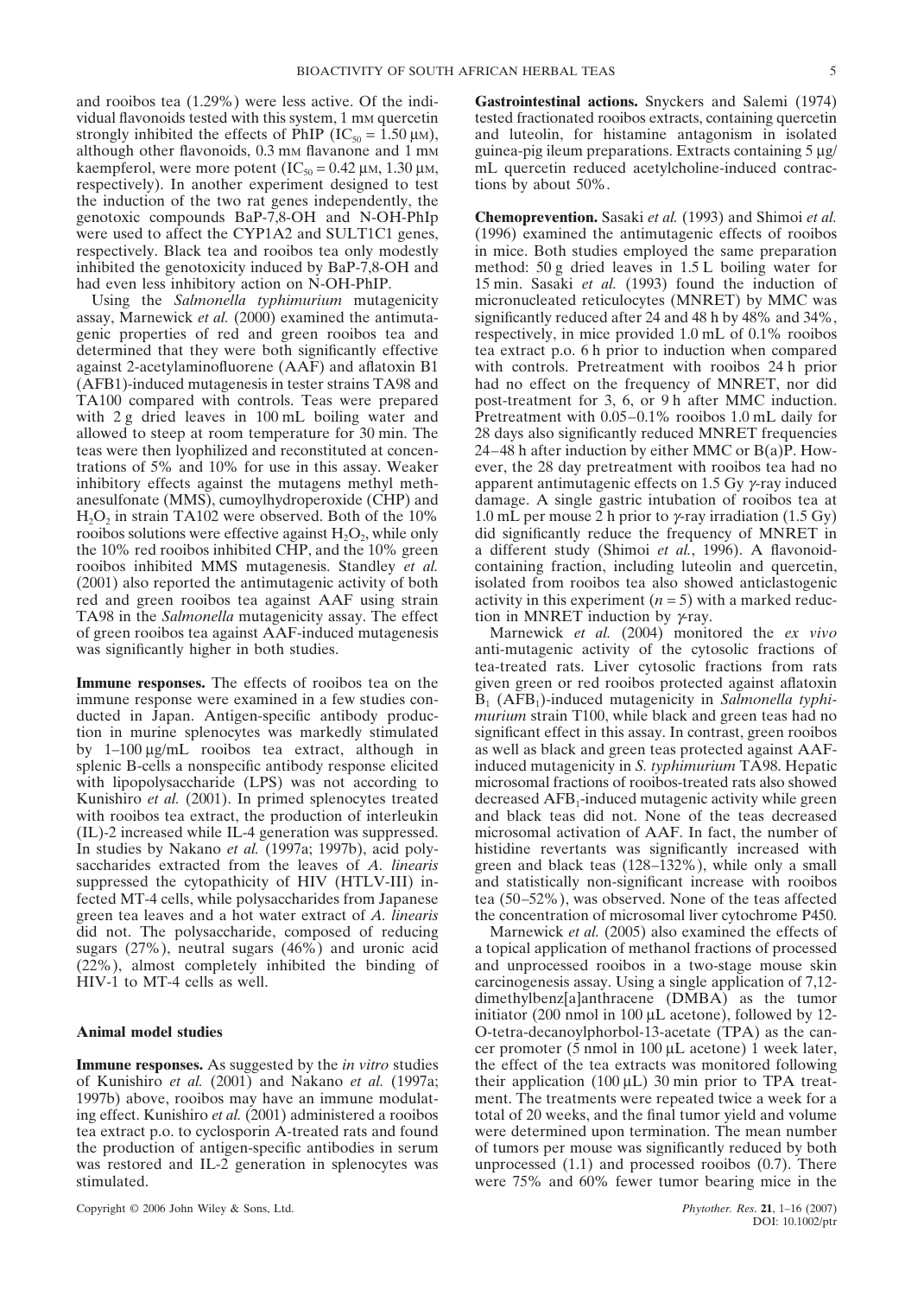processed and unprocessed rooibos groups, respectively  $(n = 10/\text{group})$ , compared with the positive control. Tumor size in both rooibos treated groups was also reduced. No tumors were detected, however, in the group treated with green tea extract.

**Antioxidant capacity.** Shimoi *et al.* (1996) examined the antioxidant activity of luteolin *in vivo*. Gastric intubation of 10 µmol/kg luteolin administered to mice 2 h prior to 6 Gy γ-ray irradiation significantly reduced lipid peroxidation, assessed via chemiluminescence, in bone marrow and spleen. In this model, luteolin also showed a non-significant trend toward protecting against the loss of endogenous ascorbic acid in bone marrow following irradiation.

Simon *et al.* (2000) investigated the antioxidant effect of rooibos tea on Japanese quail erythrocytes *ex vivo*. The fragility of erythrocytes to  $H_2O_2$ -induced hemolysis did not change after long-term consumption of rooibos tea; a similar lack of action was observed with hypotonicity-induced hemolysis. However, hemolysis was reduced after isolated cells were incubated with the tea *in vitro*; this effect was strongest after incubation with a boiled tea extract.

Inanami *et al.* (1995) examined the effect of longterm administration of rooibos tea on lipid peroxidation in rat brain. Lipid peroxides, assessed with the TBARS assay, were significantly higher in the frontal cortex, occipital cortex, hippocampus and cerebellum of 24 month old rats  $(n = 5)$  compared with animals at age 5 weeks. However, rats given rooibos tea *ad libitum* from age  $3-24$  months ( $n = 5$ ) had no significant changes in TBARS. In addition, the signal intensities of the frontal cortex, hippocampus and cerebellum of rooibostreated rats  $(n = 3)$ , measured with magnetic resonance imagery (MRI), were similar to those observed in the 5 week old rats  $(n = 5)$ , while those of the untreated 24 month old rats  $(n = 4)$  were significantly decreased.

Marnewick *et al.* (2003) tested the effects of rooibos and other teas on *in vivo* oxidative status and hepatic drug metabolizing enzymes in male Fischer 344 rats. For 10 weeks, rats were given either water (control), green or red rooibos, unfermented or fermented honeybush, or black or green tea as their sole source of drinking fluid  $(n = 10/\text{group})$ . Teas were prepared with 2 g/ 100 mL water except for honeybush (4 g/100 mL) and allowed to stand for 30 min. Unlike the green and black teas, neither green nor red rooibos tea had a significant effect on oxygen radical absorbance capacity (ORAC) values in the liver; however, rooibos did significantly increase the ratio of reduced to oxidized glutathione (GSH/GSSG), whereas black and green tea did not. Activities of the phase II enzymes cytosolic glutathione S-transferase alpha  $(GST- $\alpha$ )$  and microsomal UDPglucuronosyl transferase (UDP-GT) were also enhanced by rooibos. Both types of rooibos increased  $GST-\alpha$  by nearly 100%, while only the green rooibos increased UDP-GT by 50%; in this experiment, black and green tea had no effect on these drug metabolizing enzymes.

Ulicn *et al.* (2003) examined the hepatoprotective effects of rooibos tea in rats exposed to carbon tetra $chloride$  (CCl<sub>4</sub>), a potent pro-oxidant. Histological analyses revealed rooibos treatment resulted in a regression of CCl4-induced hepatic steatosis and cirrhosis and reduced the production of hepatic malondialdehyde, triacyglycerols and cholesterol as well as plasma

aminotransferase, alkaline phosphatase and bilirubin. Similar effects were obtained by treatment with the pro-GSH antioxidant, *N*-acetyl-L-cysteine.

## **Human studies and potential health/therapeutic applications**

Rooibos tisanes have been employed as a folk remedy and indicated by some traditional medicines to treat asthma, colic, eczema, headache, nausea and mild depression. Rooibos has also been used as an antihypertensive, immune stimulant, laxative, sedative and spasmolytic agent as well as for the treatment of atherosclerosis and diabetes.

**Iron bioavailability.** Although no randomized clinical trials with rooibos tea have been conducted, Hesseling and Joubert (1982) and Hesseling *et al.* (1979) reported their observations from two small human studies. First, Hesseling *et al.* (1979) studied the effect of rooibos versus black tea and water on iron absorption in 30 healthy young men (21–34 years). No between group differences with regard to plasma measures of iron status (hemoglobin, ferritin, transferrin) were detected at baseline. All subjects were administered  $1 \mu$ Ci radiolabeled 59Fe plus 16 mg elemental iron followed by either rooibos tea  $(n = 10)$ , black tea  $(n = 10)$  or water  $(n = 10)$ . The mean iron absorption, measured 2 weeks later with a whole body counter, was 7.25% with rooibos tea group, 1.70% with black tea and 9.34% with water. Thus, compared with black tea, rooibos did not have a significant effect on iron absorption and was not different than water in this regard.

**Anti-allergenic actions.** Hesseling and Joubert (1982) tested the potential anti-allergenic properties of rooibos tea in seven subjects diagnosed with either asthma or hay fever. The presence of allergic disease was confirmed with total serum IgE values and specific IgE for one or more of three antigens tested (cat and dog epithelium, grass pollen). A skin prick test was used to measure the degree of type 1 skin reaction during the intervention. Subjects refrained from using antihistaminic drugs for 1 week prior to the study, then skin prick tests of 16 commonly inhaled allergens were administered to subjects on both forearms 11–14 and 7 days prior to treatment (repeated controls) and then again following rooibos treatment. On the day of treatment, subjects refrained from all food and drink except for rooibos tea (25 g/L boiling water, 5 min), which was provided in three 500 mL doses given 3 h apart. During the two control tests, 14 of the 16 antigens were of similar size on both arms of each patient, while 2 antigens produced a significant positive reaction. In the skin prick test following ingestion of rooibos, 12 of the antigens remained unchanged from controls, while reactions to 4 antigens (house dust, grass pollen, dog epithelia and *Aspergillus fumigatus*) were significantly larger. The results of an experiment using a rooibos poultice (prepared by soaking 500 mL tea leaves in 500 mL cold water for 30 min) applied to one of the forearms of each subject for up to 15 min followed by skin prick tests gave similar results. Since neither ingestion nor topical application of rooibos exhibited any antihistaminic effect in this study, its therapeutic value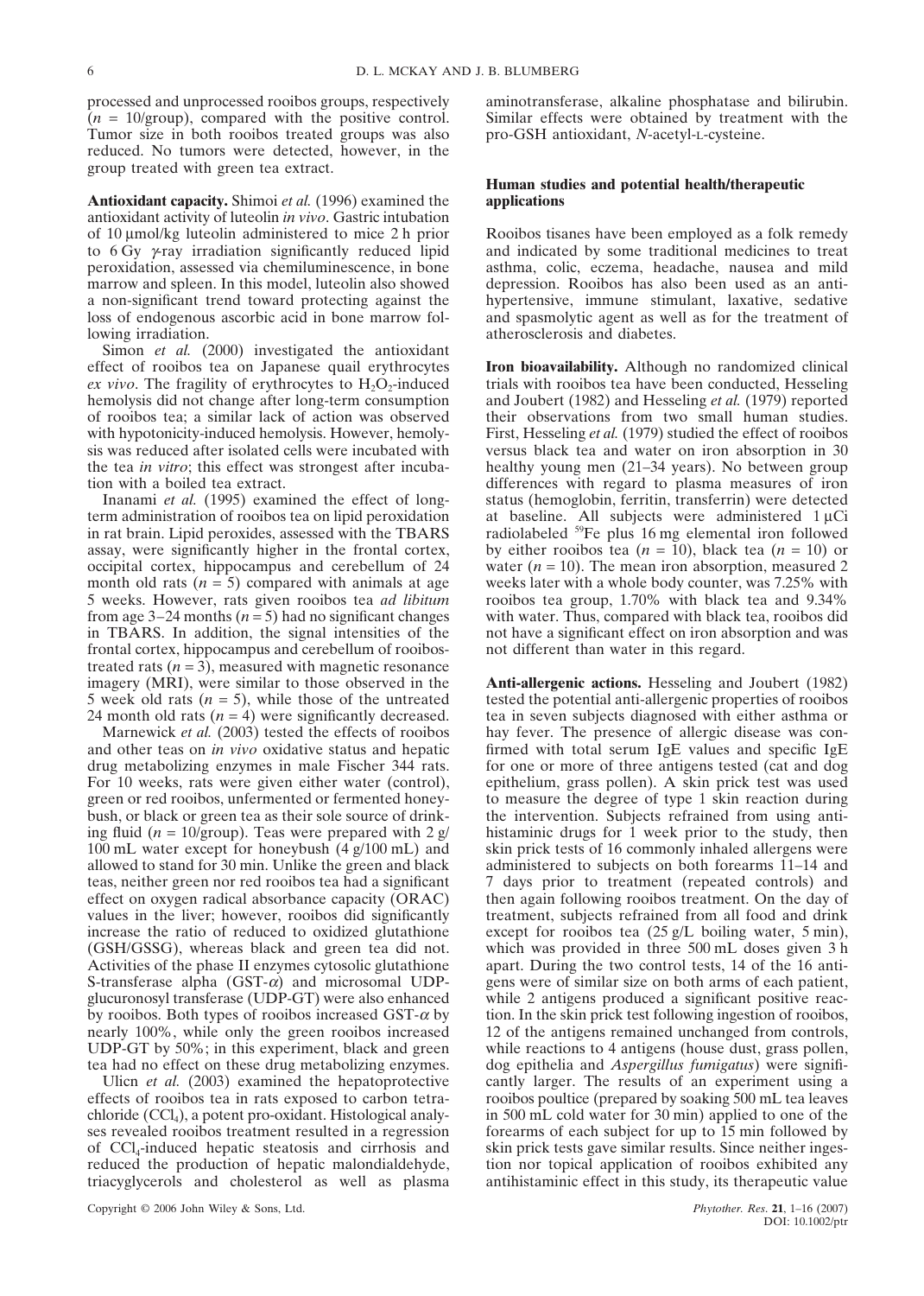as an anti-allergy treatment was not substantiated by these experiments.

## **Adverse reactions/toxicity**

Using ten Fischer 344 rats Marnewick *et al.* (2003) examined a variety of indices for safety of green and red rooibos following a 10 week intervention with a 2 g/100 mL water preparation. Neither green nor red rooibos tea adversely affected body weight, liver weight, or liver and kidney parameters including serum aspartate transaminase, alanine transaminase, alkaline phosphatase, creatinine, total and unconjugated bilirubin, total protein, total cholesterol, or iron status.

## **HONEYBUSH (***CYCLOPIA INTERMEDIA***)**

# **Nomenclature**

Honeybush or *Cyclopia intermedia* is a short, woody shrub grown in the mountain slopes of the Langkloof district between the Eastern and Western Cape regions of South Africa. Unlike other herbal teas, honeybush is not widely cultivated and most of the commercially available product is collected from natural plant populations. The leaves, stems and flowers of the plant are harvested for use in making an herbal tea infusion, which is variously called Heuningtee, Bergtee, Boertee, Bossiestee and Bush tea. Upon harvesting the plant material is cut to disrupt cellular integrity, fermented in either a curing heap or at elevated temperatures in a preheated baking oven, and then allowed to dry. During the fermentation process, the plant material changes color from green to dark brown as the phenolic compounds are oxidized.

#### **Nutrient and phytochemical composition**

There are no published reports regarding the macroor micronutrient content of the *C. intermedia* plant or its infused tea. Some distributors list the mineral contents on their websites or on packages containing honeybush tea (du Toit *et al.*, 1998), however, the source of their analyses is not identified. The minerals most often listed include Ca, Cu, Fe, K, Mg, Mn, Na and Zn.

De Nysschen *et al.* (1996) identified the three major phenolic constituents in the leaves of *Cyclopia* species as mangiferin (a xanthone C-glycoside) and O-glycosides of the flavonones hesperitin and isokuranetin. According to Joubert *et al.* (2003), the relative quantities of these phenolics vary between the different *Cyclopia* species and within a geographical area. Over the course of the 3–4 month harvesting period, the mangiferin content of the plant decreases about 12%, but no significant changes in the content of the other major phenols have been observed. The quantities of mangiferin, isokuranetin and hesperidin (a rutinoside of hesperitin) present in unfermented *C. intermedia* were determined to be 1.7, 0.2 and  $1.8 \text{ g}/100 \text{ g}$  dry wt, respectively. In the processed leaves and stems, Ferreira *et al.* (1998) also identified the xanthones mangiferin and isomangiferin, along with the inositol (+)-pinitol, luteolin, the hydroxycinnamic acid 4-coumaric acid, five isoflanones (formononetin, afrormosin, calycosin, pseudobaptigen and fujikinetin), four flavonones (hesperitin, hesperidin, naringenin, eriodictyol) and three coumestans (medicagol, flemichapparin and sophorocoumestan). In a later investigation, Kamara *et al.* (2003) identified additional flavonoids including the hydroxyphenylethanol tyrosol and a couple 4-Oglycosyl derivatives, five glycosylated flavonols (including monoglucosylated kaempferols), four flavanones, two isoflavones (including wistin) and two flavones.

After 72 h of fermentation, du Toit and Joubert (1998) found significant reductions of 26% in the concentration of total polyphenols compared with the amount present at  $24 \text{ h}$  (129.2 vs  $95.6 \text{ g/kg}$  soluble solids), of 32% in flavonoids over the same time period (92.0 vs  $62.2 \text{ g/kg}$  soluble solids) and of  $60\%$  in the tannin content (40.1 vs 16.0 g/kg soluble solids). Significantly reduced concentrations of these components were initially achieved between 24 and 36 h of fermentation. Marnewick *et al.* (2000) also reported significantly higher total polyphenols (35.3% vs 19.8%) and flavonoids  $(27.1\% \text{ vs } 9.9\%)$  in a 4% aqueous extract of unfermented honeybush compared with an extract of the fermented product. The amount of non-flavonoids was, however, higher in the fermented than unfermented tea (9.94% vs 8.4%, respectively). Du Toit and Joubert (1999) reported that honeybush tea extracts prepared from fermented plant materials containing the flowers had significantly less total polyphenols, but more favorable organoleptic properties including a sweeter aroma, flavor and better quality overall.

# *In vitro* **studies**

**Antimutagenic activity.** Marnewick *et al.* (2000) determined that aqueous extracts of both unfermented and fermented honeybush have antimutagenic activity. Extracts were prepared by pouring 100 mL boiling water over 4 g dried leaves and allowing it to stand at room temperature for 30 min before filtration and lyophilization. The freeze-dried tea was then reconstituted at 5% and 10% for use in the *Salmonella typhimurium* mutagenicity assay. In a dose-dependent manner, both unfermented and fermented honeybush teas significantly reduced mutagenesis induced by 2-acetylaminofluorene (AAF) in *S. typhimurium* strain TA98 compared with the control. The unfermented extracts had significantly fewer histidine revertants per plate (AAF, 5 µg/plate) compared with the fermented tea at concentrations of both 5% (318 vs 143, respectively) and 10% (182 vs 68, respectively). A similar protective effect with honeybush was observed after aflatoxin  $B_1$  (AFB<sub>1</sub>)-induced mutagenesis in *S. typhimurium* strain TA100 although, unlike AAF, the concentration and fermentation state differences reached with  $AFB<sub>1</sub>$  were not statistically significant. Only the unfermented honeybush preparation at 10% had a significant effect on cumolhydroperoxide mutagenesis, while none of the extracts affected mutagenesis induced by hydrogen peroxide and methyl methanesulfonate.

**Antioxidant activity.** Marnewick *et al.* (2005) determined the inhibitory effect of honeybush extracts on lipid peroxidation using a rat liver microsomal preparation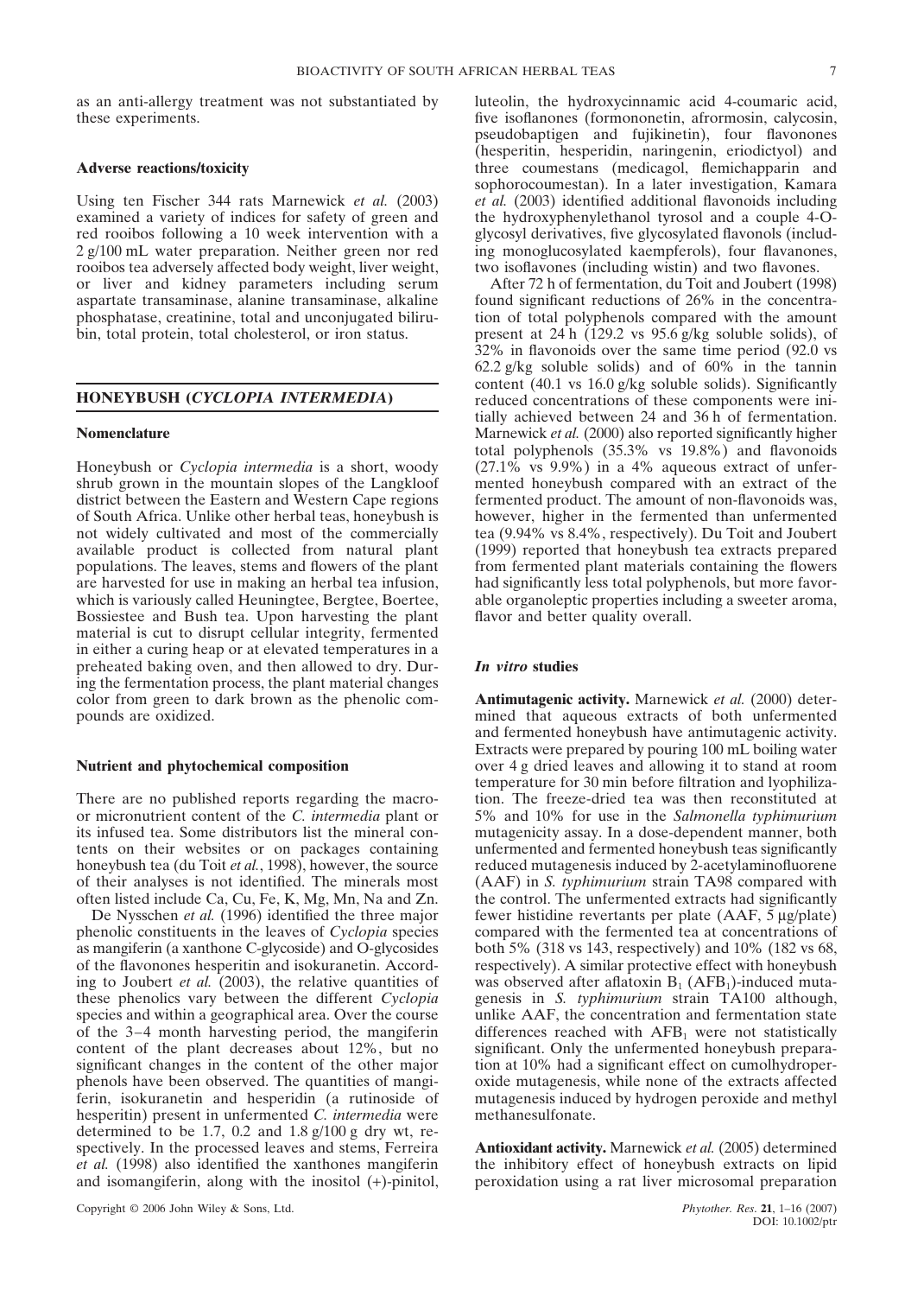and the TBARS assay. Ethanol/acetone soluble extracts of both unprocessed and processed honeybush teas effectively inhibited lipid peroxidation (63% and 13%, respectively) compared with the control ( $p < 0.001$ ). However, neither honeybush extract was as effective as the other extracts tested. In this experiment, green tea exhibited the highest protective effect (99%), followed by unprocessed rooibos (91%) and processed rooibos  $(65\%)$ .

Hubbe and Joubert (2000) investigated the superoxide radical  $(O_2^-)$  scavenging activity of aqueous extracts from five different *Cyclopia* species (*C. sessiflora*, *C. genistoides*, *C. subternata*, *C. maculata*, *C. intermedia*) in a β-NADH/ phenazine methosulphate (PMS) system. Teas were prepared by steeping plant material in boiling water (20 g/500 mL) for 5 min, followed by filtration. The scavenging abilities of all the extracts were significantly lower after fermentation. Fermented *C. intermedia* and *C. maculata* had the lowest total polyphenolic contents and showed the weakest  $O_2$ . scavenging activity  $(IC_{50}$  249.3 and 238.2  $\mu$ g/mL, respectively). The phenolic components luteolin and eriodictyol showed the highest  $O_2$ <sup>-</sup> scavenging activity  $(IC_{50}$  39.1–39.5  $\mu$ g/mL) with the exception of the reference compounds quercetin  $(IC_{50} 16.8 \,\mu g/mL)$  and superoxide dismutase (SOD;  $IC_{50}$  35.3  $\mu$ g/mL). The effects of mangiferin and naringenin were more than 10-fold lower (IC<sub>50</sub> 332.0–515.4  $\mu$ g/mL) than luteolin, while hesperitin and hesperidin were even weaker  $(IC_{50})$ 880.9–1209.9 µg/mL). Formononetin and medicagol were not effective in quenching  $O_2$ .

The *in vitro* antioxidant effects of mangiferin alone have been reported in a few studies (Garcia *et al.*, 2002; Leiro *et al.*, 2003; Moreira *et al.*, 2001; Sato *et al.*, 1992; Shibnath *et al.*, 1996). In rat macrophages, Leiro *et al.* (2003) determined that concentrations of  $1-100 \mu M$ mangiferin effectively scavenged the enzymatic production of  $O_2$ <sup>-</sup> by the hypoxanthine-xanthine oxidase (HX/ XO) system. No inhibitory effects of mangiferin on XO were observed over this concentration range, so the scavenging effects of this phenol were not due to suppression of enzyme activity. Higher concentrations of mangiferin (10–100  $\mu$ M) were required to inhibit O<sub>2</sub><sup>--</sup> generated by the NADH/PMS system. In both systems, 100  $\mu$ M mangiferin was as effective at scavenging O<sub>2</sub><sup>-</sup> as 1 U/mL SOD. In a lipid peroxidation system consisting of ethylarachidonate and Fenton's reagent, Lee *et al.* (2003) showed that other phenolic compounds present in honeybush exhibited appreciable antioxidant activity. At 1.0 mM, hesperitin inhibited malondialdehyde formation by 83.7% while luteolin was even more effective with 93.8% inhibition at 0.5 mm. At 0.5 mm each, the antioxidant standards used in this experiment butylated hydroxytoluene (BHT) and  $\alpha$ -tocopherol exhibited 96.4% and 87.1% inhibition, respectively. In a previous study by Garcia *et al.* (2002), 1–50 µg/mL mangiferin significantly reduced the phorbol myristate acetate-induced production of reactive oxygen species (ROS) by 88–97% in resident rat peritoneal macrophages and 68–92% in thioglycollate-elicited macrophages. The reduction obtained with 10–50 µg/mL mangiferin was similar to that obtained with  $18 \mu g/mL$ ( $100 \mu$ M) of vitamin C. Reactive nitrogen species (RNS) were also suppressed by mangiferin. Thioglycollateelicited macrophages stimulated *in vitro* for 48 h with lipopolysaccharide (LPS) and interferon (IFN)  $\gamma$  in the

presence of 1–50  $\mu$ g/mL mangiferin produced significantly less nitric oxide (NO) compared with cells stimulated in the absence of mangiferin (Leiro *et al.*, 2003). Leiro *et al.* (2003) concluded the mechanism of this action was a suppression of inducible nitric oxide synthase ( $iNOS$ ) mRNA synthesis. At  $100 \mu M$  mangiferin also significantly reduced mRNA levels of the cytokine TNF- $\alpha$ , an inducer of iNOS, and increased mRNA levels of the cytokine TGF-β, an inhibitor of iNOS; GAPDH mRNA, the control for gene expression in this experiment, was not affected by mangiferin.

**Immunomodulating activity.** Garcia *et al.* (2002) found that mangiferin affects phagocytic activity macrophages. The presence of this xanthone in assay medium at 0.1– 100 µg/mL reduced phagocytosis by resident macrophages *in vitro* with an  $IC_{50}$  of 6.5  $\mu$ g/mL. A similar reduction in phagocytosis was observed in thioglycollateelicited macrophages from rats administered mangiferin i.p. at 50–250 mg/kg.

Chattopadhyay *et al.* (1987) assessed the effectiveness of mangiferin as a potential immunomodulator using murine lymphocytes. At doses of 5–40 µg/mL, mangiferin induced cellular proliferation in splenic cells and thymocytes of normal mice (4.4–6.8 mean stimulation index, SI), although at higher doses  $(50-100 \,\mu g)$ mL) proliferation was suppressed (1.7–2.7 SI). Splenocytes from tumor-bearing mice were significantly activated by 5 and 20 µg/mL mangiferin over a 12 day growth period (3.4–7.9 SI). While the responsiveness of the lymphocytes to mangiferin was lower at the end of the growth period, proliferation responses were significantly higher than that obtained with 5  $\mu$ g/mL of the control mitogens phytohemagglutinin (1.5 SI) and concanavalin A (2.5 SI). Mangiferin was also shown to be effective in activating murine peritoneal macrophages *in vitro* by Guha *et al.* (1993). The mangiferin-treated macrophages showed increased lysosomal enzyme acid phosphatase activity and enhanced cytotoxicity and phagocytosis against ascitic fibrosarcoma (AFS) cells.

An antiviral activity of mangiferin has been reported. Zheng and Lu (1990) found mangiferin and isomangiferin inhibited type 1 herpes simplex virus (HSV–1) by 56.8% and reduced plaque rates by 69.5%. Zhu *et al.* (1993) found mangiferin effectively inhibited HSV-2 plaque formation in HeLa cells ( $EC_{50}$  111.7  $\mu$ g/mL) and reduced replicative yields at 33  $\mu$ g/mL (EC<sub>90</sub>) and 80  $\mu$ g/ mL (EC<sub>99</sub>). Guha *et al.* (1996) reported that mangiferin was also able to antagonize the cytopathic effect of the human immunodeficiency virus (HIV) *in vitro*.

**Lipolytic activity.** Mangiferin isolated from the dried roots of the *Salacia reticulata* plant (0.11% yield) by Yoshikawa *et al.* (2002) exhibited lipolytic activity at a concentration of 100 mg/L in cultured rat epididymal fat-derived adipocytes. After incubation for 18 h, a significant reduction to 65% of the initial triglycerides present in the control cells remained after mangiferin treatment. Interestingly, mangiferin had no inhibitory effect on the lipid metabolizing enzymes lipoprotein lipase and pancreatic lipase.

**Bone resorption.** Li *et al.* (1998) found mangiferin showed a significant inhibitory effect on parathyroid hormone-stimulated bone resorption in an organ culture system using neonatal mouse parietal bones.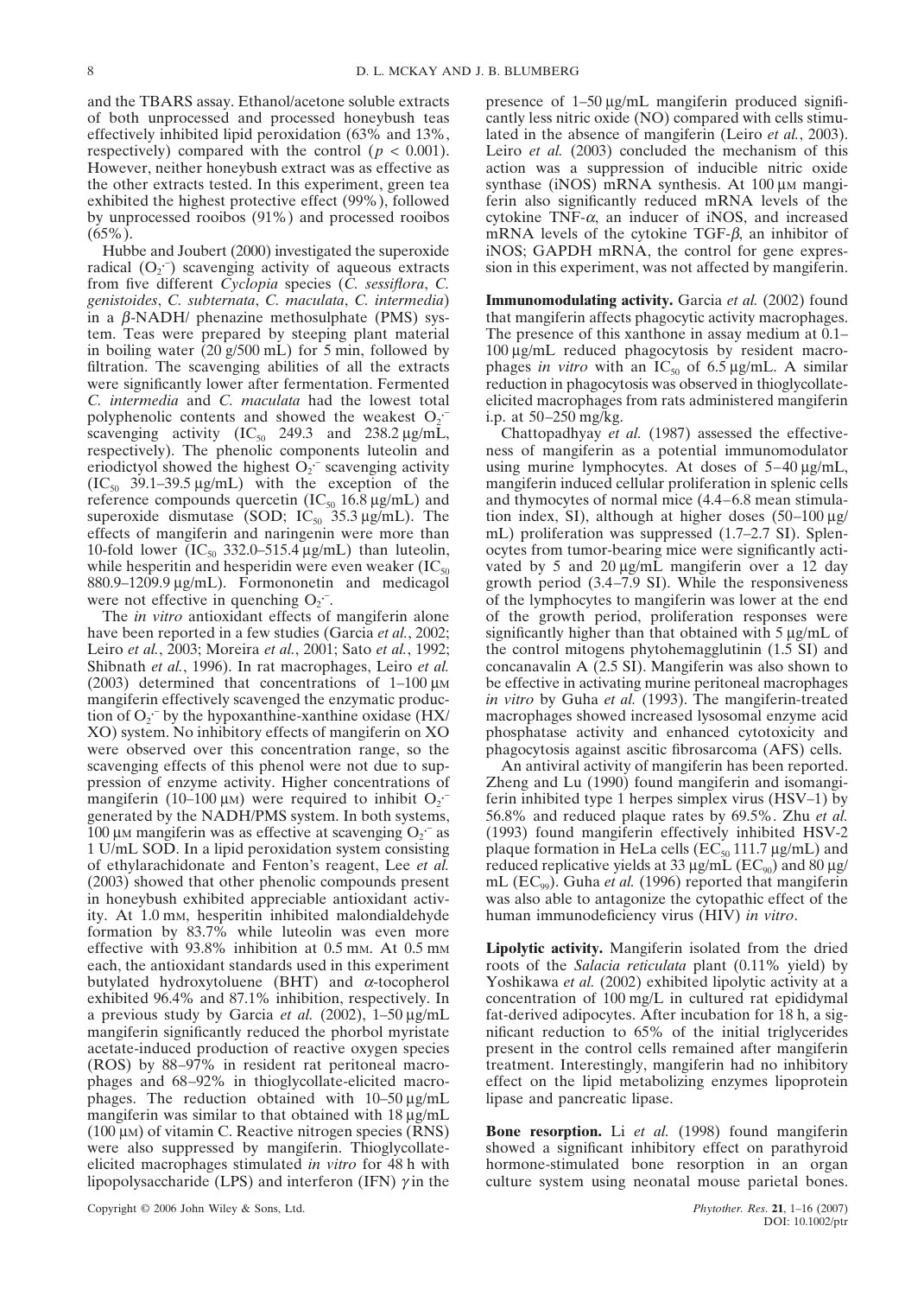Mangiferin also decreased the number of tartrateresistant acid phosphatase-positive multinucleated cells during the formation of osteoclast-like cells.

## **Animal model studies**

**Antioxidant capacity.** Marnewick *et al.* (2003) examined the *in vivo* effects of honeybush tea on antioxidant capacity as well as on hepatic drug metabolizing enzymes. They provided male Fischer rats  $(n = 10)$ group) either water or one of several different tea extracts, including a 2% solution of green tea, black tea, rooibos tea (unfermented or fermented) or 4% honeybush tea (unfermented or fermented), as the sole source of drinking fluid for a 10 week period. Tea extracts were prepared by adding boiling water to tea leaves and stems and allowing the solutions to stand for 30 min at room temperature prior to filtration. The hepatic antioxidative capacity, measured with the oxygen radical absorbance capacity (ORAC) assay, did not change in rats treated with either type of honeybush tea or rooibos tea. Unexpectedly, the green and black teas marginally lowered ORAC values compared with the control group. Levels of reduced glutathione (GSH) in the liver were not significantly affected by any of the teas, however, all of the teas examined reduced oxidized glutathione (GSSG) levels compared with the water control. GSSG concentrations in both the unfermented  $(0.51 \pm 0.18 \,\mu\text{m/mg}$  protein) and fermented  $(0.70 \pm 0.16 \,\mu\text{m/mg})$  honeybush tea groups were comparable to levels found in the green  $(0.76 \pm 0.15 \,\mu\text{m/s})$ mg) and black  $(0.87 \pm 0.29 \,\mu\text{m/mg})$  tea groups, although levels in the unfermented and fermented rooibos tea groups were significantly lower (0.42  $\pm$  0.13 and 0.40  $\pm$ 0.13 µM/mg, respectively). The GSH/GSSG ratios were significantly higher in the liver of rats drinking unfermented honeybush and marginally higher in the fermented honeybush group, while no changes were observed with green and black teas. The activity of cytosolic glutathione S-transferase alpha  $(GST-\alpha)$  was only higher in rats given the honeybush teas or rooibos teas. Microsomal glucuronosyl transferase (UDP-GT) activity was modestly higher only following consumption of the unfermented honeybush and rooibos teas.

Sanchez *et al.* (2000) compared the effects of mangiferin (50 mg/kg/day) and a mangiferin-containing crude plant extract (*Mangifera indica*) (50–250 mg/kg/day) with the antioxidants vitamin  $C(100 \text{ mg/kg/day})$ , vitamin E (100 mg/kg/day) and β-carotene (50 mg/kg/day) in male OF1 mice  $(n = 5/\text{group})$ . Each compound was administered p.o. for 7 days and on the following day all mice received 12-O-tetradecanoylphorbol-13-acetate (TPA) i.p. to induce oxidative stress. In blood samples taken prior to TPA injection, levels of superoxide dismutase (SOD) were significantly higher in the groups receiving mangiferin, *Mangifera indica* extract, βcarotene or a combination of vitamins C and E when compared with an untreated control group. After TPA treatment, SOD levels were higher in all groups, but statistical significance was achieved only with mangiferin and the *Mangifera indica* extract (increases of 21–24%). Glutathione peroxidase (GPX) levels following TPA treatment were lower (14%) only in the mangiferin group; the levels in all groups did not change prior to TPA. The TPA-induced production of ROS in peritoneal macrophages was lower in all groups when compared with the group given TPA only. Mangiferin decreased cytochrome c reduction by 44%, the same level achieved with the vitamin C and E combination, and inhibited the production of  $H_2O_2$  by 40%, a greater change than was observed with either the single antioxidant vitamins alone or together (ranges: 6–13% for cytochrome c,  $19-37\%$  for  $H_2O_2$ ). The effect of mangiferin on reducing the loss of TPA-induced hepatic sulfhydryl (TSH) levels (54%) was also greater than the antioxidant vitamins (15–43%). In addition, mangiferin protected against DNA fragmentation in the liver (35%) and brain (22%) compared with the TPA control and reduced lipid peroxidation in hepatic mitochondria (15%) and microsomes (13%), brain homogenates (39%) and serum (25%). Yoshikawa *et al.* (2002) demonstrated the scavenging activity of orally administered mangiferin on DPPH radicals ( $IC_{50}$  5.9  $\mu$ M) and its protective effects against carbon tetrachlorideinduced elevations of serum aspartate and alanine

ddY mice at a dose of 100 mg/kg. As several antioxidant polyphenols improve vascular responsiveness, Leiro *et al.* (2003) tested 1-100 μm mangiferin in pre-contracted and non-contracted rat aortic rings. However, these doses did not modify the resting tone or contractile responses elicited by  $1 \mu$ M phorbol 12-myristate 13-acetate or phenylephedrine hydrochloride. These investigators concluded that mangiferin did not affect the balance between superoxide and nitric oxide production and was unable to modify endothelium-dependent vascular relaxation.

aminotransferases as well as TBARS formation in male

**Chemopreventive actions.** Using the same experimental design described above, Marnewick *et al.* (2004) examined the *ex vivo* modulation of mutagenesis of honeybush tea. Using microsomal and cytosolic liver fractions isolated from tea-treated rats, mutagenicity induced with  $AAF$  and  $AFB<sub>1</sub>$  in the *Salmonella* assay was suppressed by honeybush tea. Using *S. typhimurium* strains  $TA100$  and  $AFB<sub>1</sub>$ , the number of histidine revertants per plate was significantly reduced with cytosolic fractions (0.25 mg/mL protein) from rats treated with unfermented and fermented honeybush (303.2 and 306.1, respectively) compared with rats provided water (385.0). The effect of unfermented honeybush was also significant using TA98 and AAF (161.3 vs 220.3 in controls), but the effect of fermented honeybush was marginal (191.1) and not statistically significant. No protective effects were observed when higher cytosolic protein concentrations (1 mg/mL) from honeybush-treated rats were used. The hepatic microsomal fractions from rats consuming unfermented, but not fermented, honeybush tea were able to protect against mutagenicities induced by  $AFB<sub>1</sub>$  in strain TA100, but increased the number of revertants obtained with AAF induction of TA100 (79%); in comparison, microsomal fractions from the green and black tea groups were more potent in increasing the mutagenicity of AAF (132% and 128%, respectively).

The topical application of both unprocessed and processed honeybush tea extracts was effective in reducing skin tumorigenesis in mice. Marnewick *et al.* (2005) applied DMBA and TPA to ICR mouse skin to respectively initiate and promote tumors. Tea extracts (green, rooibos or honeybush) were applied 30 min prior to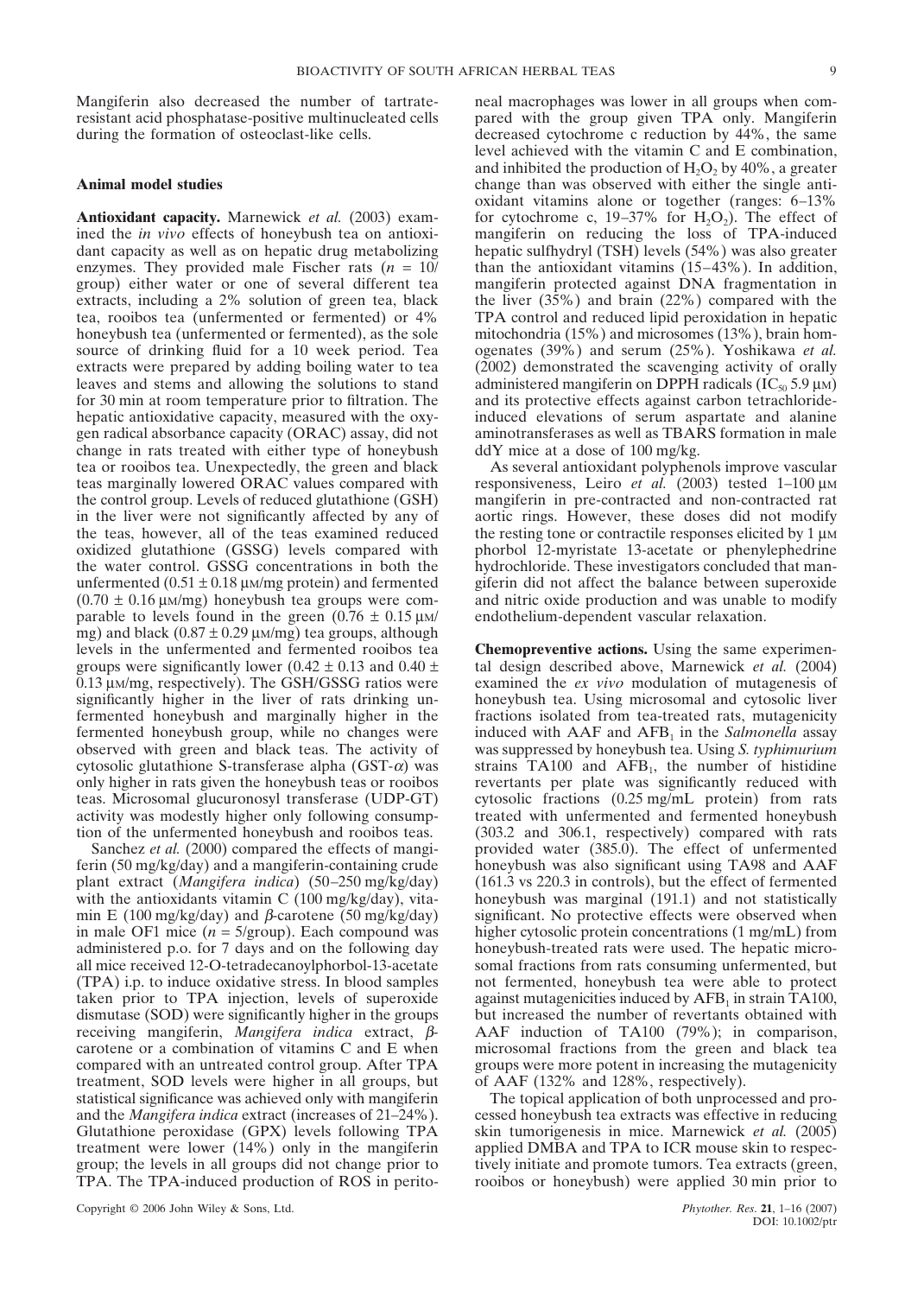the application of the promoting agent, and the process was repeated twice weekly for 20 weeks. Green tea extract completely inhibited the formation of mouse skin tumors. Unprocessed and processed honeybush and rooibos tea extracts significantly decreased tumor incidence ( $p < 0.05$ ), reduced mean tumor volume and delayed the onset of tumor development. The unprocessed honeybush extract exhibited the highest decrease in the percentage of tumor bearing mice (90%), followed by the processed honeybush (84.2%), processed rooibos  $(75%)$  and unprocessed rooibos  $(60%)$ extracts.

In a study of rat colon carcinogenesis Yoshimi *et al.* (2001) tested the effects of dietary supplementation with 0.1% mangiferin. Aberrant crypt foci (ACF), indicative of preneoplastic lesions and tumorigenesis induced by the carcinogen azoxymethane (AOM) were both significantly reduced in the group treated with mangiferin. Compared with rats treated with AOM alone, ACF development in the AOM plus mangiferin-treated rats was reduced by 40%, the incidence and multiplicity of intestinal neoplasms were reduced by 47% and 42%, respectively, and cell proliferation in the colonic mucosa was reduced 65–85%.

**Anti-diabetic actions.** Muruganandan *et al.* (2002) investigated the protective role of mangiferin against streptozotocin (STZ)-induced insulin-dependent diabetes in rats. Compared with rats treated with saline, mangiferin administered i.p. at 10 or 20 mg/kg for 28 days post-STZ treatment significantly reduced glycosylated hemoglobin levels (15–21%), a biomarker of glucose control. In addition, the mangiferin treatment reduced serum creatine phosphokinase activity (54– 56%) and malondialdehyde concentration in erythrocytes (39–43%), heart (27–37%) and kidney (25–34%). The treatment increased catalase activity in the kidney but, at the 20 mg/kg dose, catalase and SOD activities in heart were significantly reduced; in erythrocytes, these antioxidant enzymes were not affected by mangiferin.

Ichiki *et al.* (1998) reported that oral administration of mangiferin and its glucosides lowered blood glucose levels of KK-Ay mice, a strain used as a model of noninsulin dependent diabetes mellitus. Miura *et al.* (2001a; 2001b; 2001c; 2001d) also employed KK-Ay mice to study the effect of mangiferin on signs of diabetes. Mangiferin had no effect on blood glucose levels of non-diabetic mice but improved the hyperinsulinemia in KK-Ay diabetic mice, suggesting its affect on insulin sensitivity (Miura *et al.*, 2001b; 2001c). Mangiferin treatment (30 mg/kg) combined with exercise was also able to significantly reduce blood cholesterol and triglycerides in KK-Ay mice (Miura *et al.*, 2001d) as well as lower blood cholesterol levels in cholesterol fed mice (Miura *et al.*, 2001a).

**Immune enhancement.** Garcia *et al.* (2003a) examined the *in vivo* effects of mangiferin on humoral immune responses in mice induced by inoculation with spores from microsporidian parasites. The oral administration of mangiferin at 100 mg/kg/day for 28 days had no significant effect on the mean post-inoculation production of antibodies, but did significantly enhance the production of both IgG1 and IgG2B and raise the splenic index compared with mice inoculated with spores alone. Thus, while mangiferin does not affect the primary

antibody response (principally IgM), it may stimulate the production of interleukins by helper T cells that in turn stimulate the conversion of Th-1 to Th-2 cells. Garcia *et al.* (2003b) also found that oral treatment with mangiferin at 50 mg/kg/day significantly reduced the number of *Trichinella spiralis* larvae encysted in the musculature of experimentally infected mice when administered either on the day of infection and throughout the parasite life cycle  $(-35 \text{ days})$  or for 20 days pre-infection to 11 days post-infection compared with untreated control mice. Mangiferin also reduced the levels of specific anti-*Trichinella* IgE in the serum of mice measured at 28 days and 35 days post-infection. When administered during the post-infection period only, however, mangiferin had no effect on the number of adult parasites implanted in the intestine. In a separate experiment, mast cell degranulation was completely inhibited in rats treated orally for 50 days with mangiferin at 50 mg/kg/day and then subjected to a passive cutaneous anaphylaxis test using serum IgE from mice previously infected with *T. spiralis* compared with untreated controls.

## **Human studies and potential health/therapeutic applications**

Honeybush tisanes have been employed as a folk remedy and indicated by some traditional medicines to treat digestive problems, promote lactation and cure skin rashes. Honeybush has also been used as a laxative and as a sedative. However, no clinical trials or human studies examining the effects of *C. intermedia*, honeybush tea or mangiferin have been reported.

## **Adverse reactions/toxicity**

No adverse effects or toxicities of *C. intermedia* have been reported, although the presence of microbial contaminants, particularly *Rhizomucor pusillus*, during the fermentation and drying of honeybush tea was noted by du Toit *et al.* (1999). Two thermophilic moulds, *Humicola grisea var thermoida* and *H. lanuginosa*, and five endospore-forming *Bacillus* species, *B. brevis*, *B. badius*, *B. stearothermophilus*, *B. subtilis* and *B. pumilus*, were isolated by these investigators. However, the elimination of these microbial contaminants can be achieved by processing the plant materials at a temperature >60 °C and with controlled curing conditions.

## **DISCUSSION**

As with most plant materials, both rooibos and honeybush contain a wide variety of flavonoids and other phytochemicals (Table 1). Most of the individual flavonoids and other phytochemical constituents of rooibos and honeybush are found either exclusively in one or the other plant, i.e. flavan-3-ols, flavones, dihydrochalcones, proanthocyanadins and phenolic acids are predominantly found in rooibos while isoflavones, coumestans, inositols and xanthones predominate in honeybush. Eriodictyol and luteolin are the only individual components identified to date that are common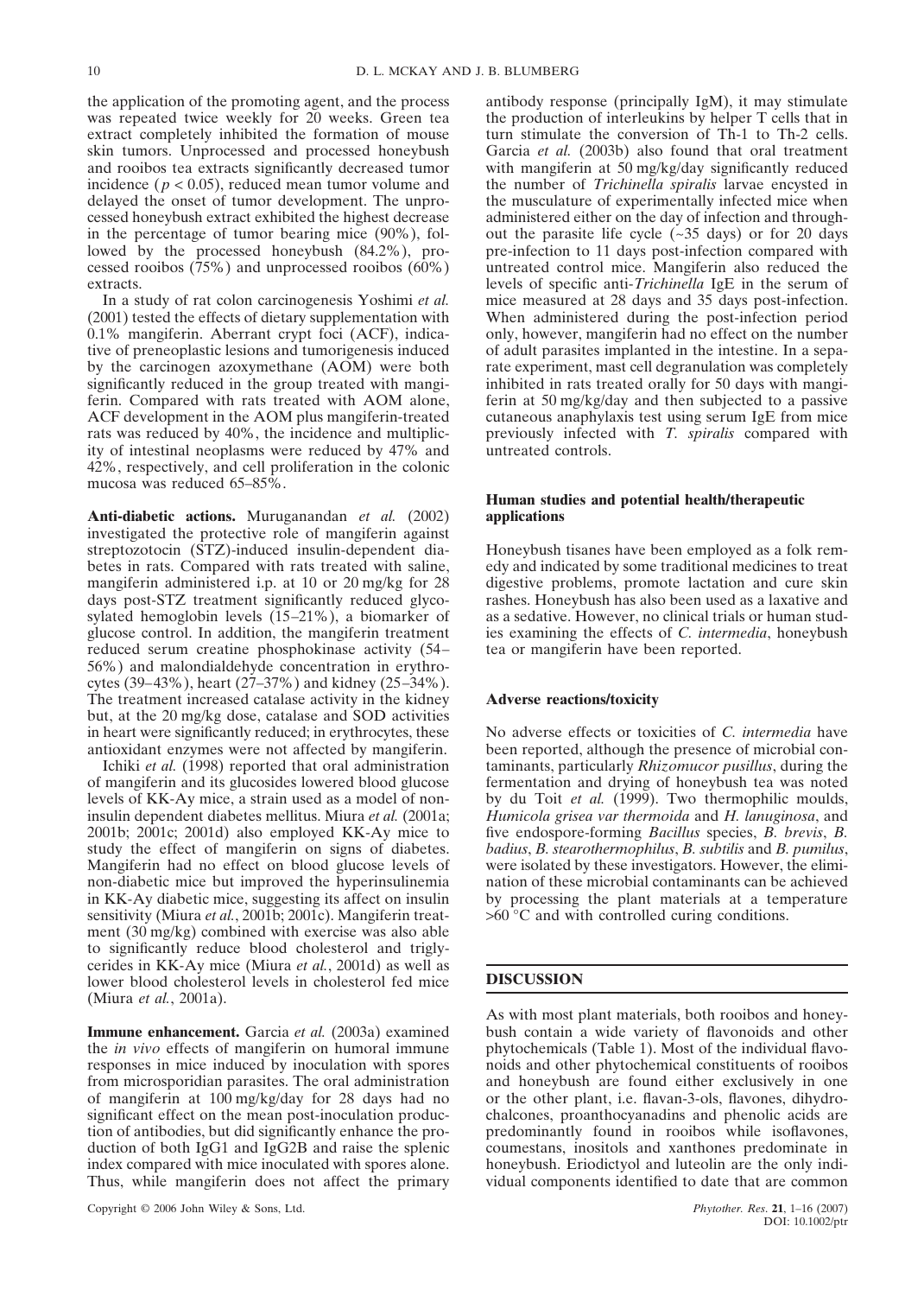| Class of          |                           |         |           |
|-------------------|---------------------------|---------|-----------|
| phytochemical     | Individual component      | Rooibos | Honeybush |
| Flavan-3-ols      | Catechin                  | ✓       |           |
| <b>Flavanones</b> | Eriodictyol               | ✓       | ✓         |
|                   | Hesperetin                |         | ✓         |
|                   | Isokuranetin              |         | ✓         |
|                   | Naringenin                |         |           |
| Flavones          | Chrysoeriol               | ✓       |           |
|                   | Isoorientin               | ✓       |           |
|                   | Isovitexin                | ✓       |           |
|                   | Luteolin                  | ✓       | ✓         |
|                   | Orientin                  | ✓       |           |
|                   | Vitexin                   |         |           |
| Flavonols         | Kaempferol                |         |           |
|                   | Quercetin                 | ✓       |           |
| Isoflavones       | Afrormosin                |         | ✓         |
|                   | Calycosin                 |         | ✓         |
|                   | Formononetin              |         | ✓         |
|                   | Fujikinetin               |         | ✓         |
|                   | Pseudobaptigen            |         | ✓         |
|                   | Wistin                    |         | J         |
| Dihydrochalcones  | Aspalathin                | ✓       |           |
|                   | Nothofagin                | ✓       |           |
| Proanthocyanadins |                           | ✓       |           |
| Phenolic acids    | Caffeic acid              | ✓       |           |
|                   | Ferulic acid              | ✓       |           |
|                   | p-Coumaric acid           | ✓       |           |
|                   | p-Hydroxybenzoic acid     | ✓       |           |
|                   | Protocatechuic acid       | ✓       |           |
|                   | Syringic acid             |         |           |
|                   | Tyrosol (and derivatives) |         | ✓         |
|                   | Vanillic acid             | ✓       |           |
| Coumestans        | Flemichapparin            |         | ✓         |
|                   | Medicagol                 |         | ✓         |
|                   | Sophoracoumestan          |         | ✓         |
| Inositols         | Pinitol                   |         | ✓         |
| Xanthones         | Isomangiferin             |         | ✓         |
|                   | Mangiferin                |         | ✓         |

|  | Table 1. Phytochemicals present in rooibos and honeybush <sup>a</sup> |  |  |  |
|--|-----------------------------------------------------------------------|--|--|--|
|  |                                                                       |  |  |  |

<sup>a</sup> A checkmark indicates the presence of a particular compound identified in the specified herb. As no comprehensive and comparable analysis of the phytochemical profile of these herbs has been conducted, the absence of a checkmark does not necessarily imply the absence of that compound or other phytochemicals.

to both plants. Flavonoids are ubiquitously distributed among plants, and the profile of individual flavonoid compounds is known to vary markedly between different plant species and even between plants of similar species. As a result, different dietary consumption patterns of plant foods and beverages, including rooibos, honeybush and other tisanes, will provide distinctly different intakes of individual phytochemicals.

Despite the differences in their respective phytochemical profiles, *in vitro* and animal studies have found that extracts from both rooibos and honeybush have antioxidant properties, chemopreventive potential and immune modulating effects. One component found in honeybush alone, mangiferin, was also shown to have a protective effect in diabetic mice, perhaps unrelated to its antioxidant activity. *In vivo* experiments examining the potential health effects of rooibos and honeybush were conducted almost exclusively in animal models (Tables 2 and 3, respectively). No published reports describing controlled clinical trials employing either rooibos or honeybush tisanes or their extracts

Copyright © 2006 John Wiley & Sons, Ltd. *Phytother. Res*. **21**, 1–16 (2007)

were reported in English language peer-reviewed journals. Only two reported studies of rooibos were conducted in human subjects (Table 4), and no reports on the effects of honeybush in humans were discovered.

Overall herbal tea consumption has been increasing at an annual rate of 15–20% per year, fueled primarily by aging 'baby boomers' and other health conscious consumers seeking out products that will help them live longer, feel better and stay healthier (Sage Group, 2004). According to a 2003 Gallup study (Sage Group, 2004) nearly half of all adults reported making at least some effort to consume food and beverages high in antioxidants, including different types of teas and tisanes. While the marketing for some teas and tisanes do not appear fully substantiated, information being proffered to consumers should be based upon sound, research-based evidence to justify health claims (Balentine *et al.*, 1999). As 'emerging' herbal teas, rooibos and honeybush have not been well studied in humans, so claims of benefit are not truly warranted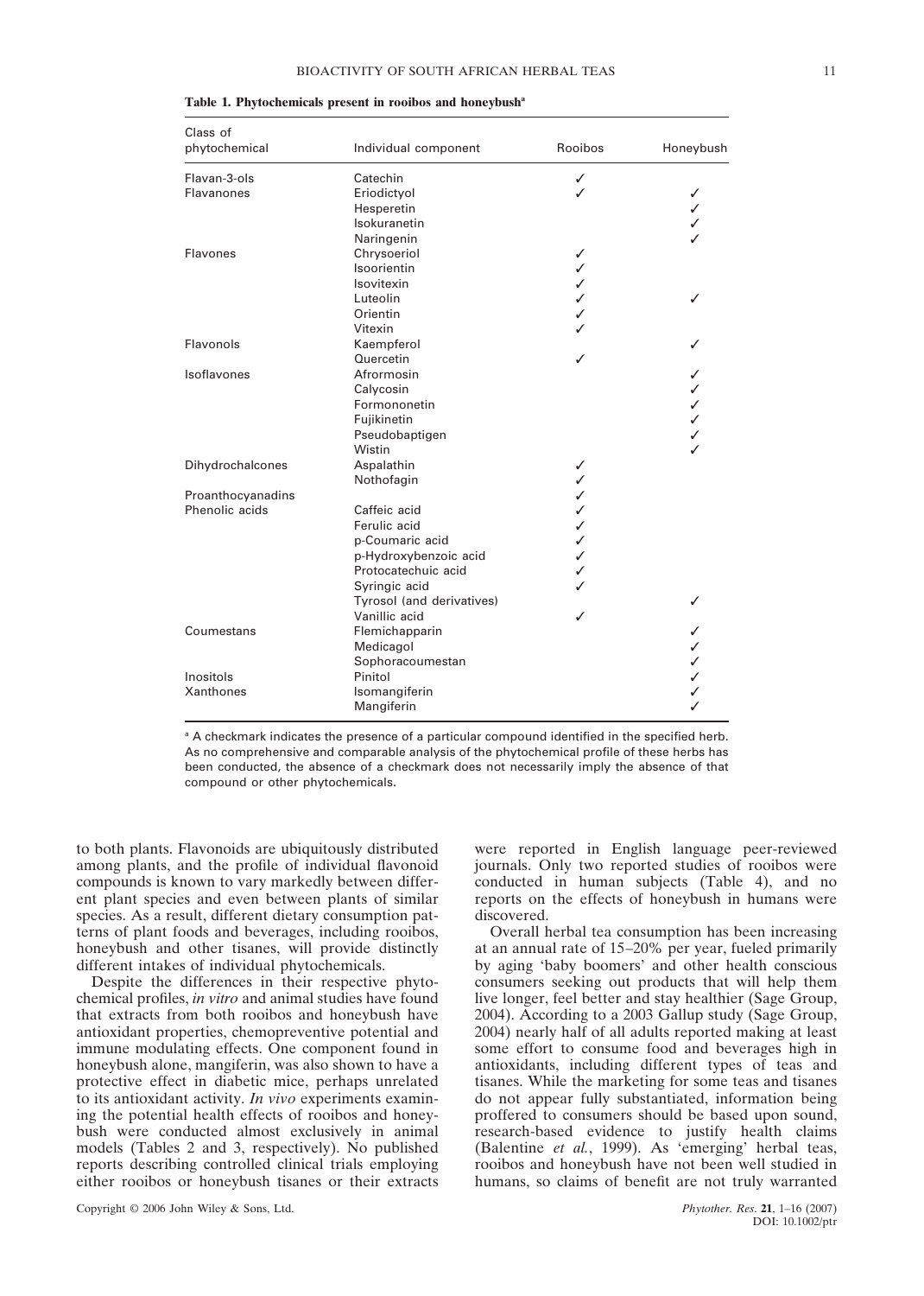| Reference              | Animal model                   | Dose                                                                                        | Duration                                                                                                                                                                                          | Outcome                                                                                                                                                                           |
|------------------------|--------------------------------|---------------------------------------------------------------------------------------------|---------------------------------------------------------------------------------------------------------------------------------------------------------------------------------------------------|-----------------------------------------------------------------------------------------------------------------------------------------------------------------------------------|
| Sasaki et al., 1993    | Mice                           | solution<br>1.0 mL of 0.1% tea                                                              | 3,6 or 9 h post-MMC induction<br>24 h prior to MMC induction<br>6 h prior to MMC induction                                                                                                        | No effect on MNRET frequency<br>Reduced induction of MNRET<br>No effect on MNRET                                                                                                  |
|                        | Mice                           | 1.0 mL/day of 0.05-0.10%<br>tea solution                                                    | 28 days, plus 1.5 Gy y-ray irradiation<br>28 days, plus 24-48 h MMC or<br>B(a)P induction                                                                                                         | No antimutagenic effect on y-ray-induced<br>Reduced MNRET frequency                                                                                                               |
| Inanami et al., 1995   | Rats                           | Ad libitum                                                                                  | $3-24$ months                                                                                                                                                                                     | Prevented age-related accumulation of<br>lipid peroxides (TBARS) in brain<br>damage with any tea tested                                                                           |
| Shimoi et al., 1996    | Mice                           | $1.0$ mL                                                                                    | 2 h prior to 1.5 Gy y-ray irradiation                                                                                                                                                             | Decreased frequency of MNRET                                                                                                                                                      |
|                        | Mice                           | 10 µmol/kg luteolin<br>(fractionated from<br>rooibos tea)                                   | 2 h prior to 6 Gy y-ray irradiation                                                                                                                                                               | marrow and spleen; protected against loss of<br>Reduced lipid peroxidation in bone<br>endogenous ascorbic acid (NS)                                                               |
| Simon et al., 2000     | Japanese<br>quail <sup>c</sup> | food<br>Tea supplemented                                                                    | Long term                                                                                                                                                                                         | No change in susceptibility to peroxide or<br>hypotonia-induced erythrocyte hemolysis                                                                                             |
| Kunishiro et al., 2001 | Rats                           | extract<br>$10-1000$ $\mu$ g/mL tea                                                         | Post cyclosporin-A treatment                                                                                                                                                                      | antibodies in serum; stimulated IL-2 generation<br>Restored production of antigen-specific<br>in splenocytes                                                                      |
| Marnewick et al., 2003 | Rats                           | Sole source of drinking<br>fluid (2 g/100 mL)                                               | 10 weeks                                                                                                                                                                                          | GSH/GSSG; enhanced phase II enzyme activities<br>No change in ORAC; increased ratio of                                                                                            |
| Ulicn et al., 2003     | Rats                           | Average daily consumption of<br>32 mL/animal                                                | 7 days prior to exposure to CCI4                                                                                                                                                                  | Had anti-fibrotic effect in experimental model<br>of hepatic cirrhosis                                                                                                            |
| Marnewick et al., 2004 | Rats <sup>c</sup>              | Sole source of drinking fluid                                                               | 10 weeks                                                                                                                                                                                          | had reduced AFB1-induced mutagenic activity<br>Hepatic fractions from treated animals                                                                                             |
| Marnewick et al., 2005 | <b>Mice</b> <sup>b</sup>       | 100 µL extract applied to skin                                                              | 1 week after DMBA, 30 min prior to<br>TPA; 20 weeks total                                                                                                                                         | Reduced number and volume of skin tumors                                                                                                                                          |
|                        |                                | a p.o. route of administration for all studies except for b which was topical and 6 Exvivo. | capacity; GSH/GSSG, reduced/oxidized glutathione; CCl <sub>4</sub> , carbon tetrachloride; NS, non-significant; DMBA, 7,12-dimethylbenz[a]anthracine; TPA, 12-O-tetra-decanoylphorbol-13-acetate. | MMC, mitomycin C; MNRET, micronucleated reticulocytes; B(a)P, benzo[a]pyrene; AFB,, aflatoxin B.; TBARS, thiobarbituric acid reactive substances; ORAC, oxygen radical absorbance |

Copyright © 2006 John Wiley & Sons, Ltd.

# 12 D. L. MCKAY AND J. B. BLUMBERG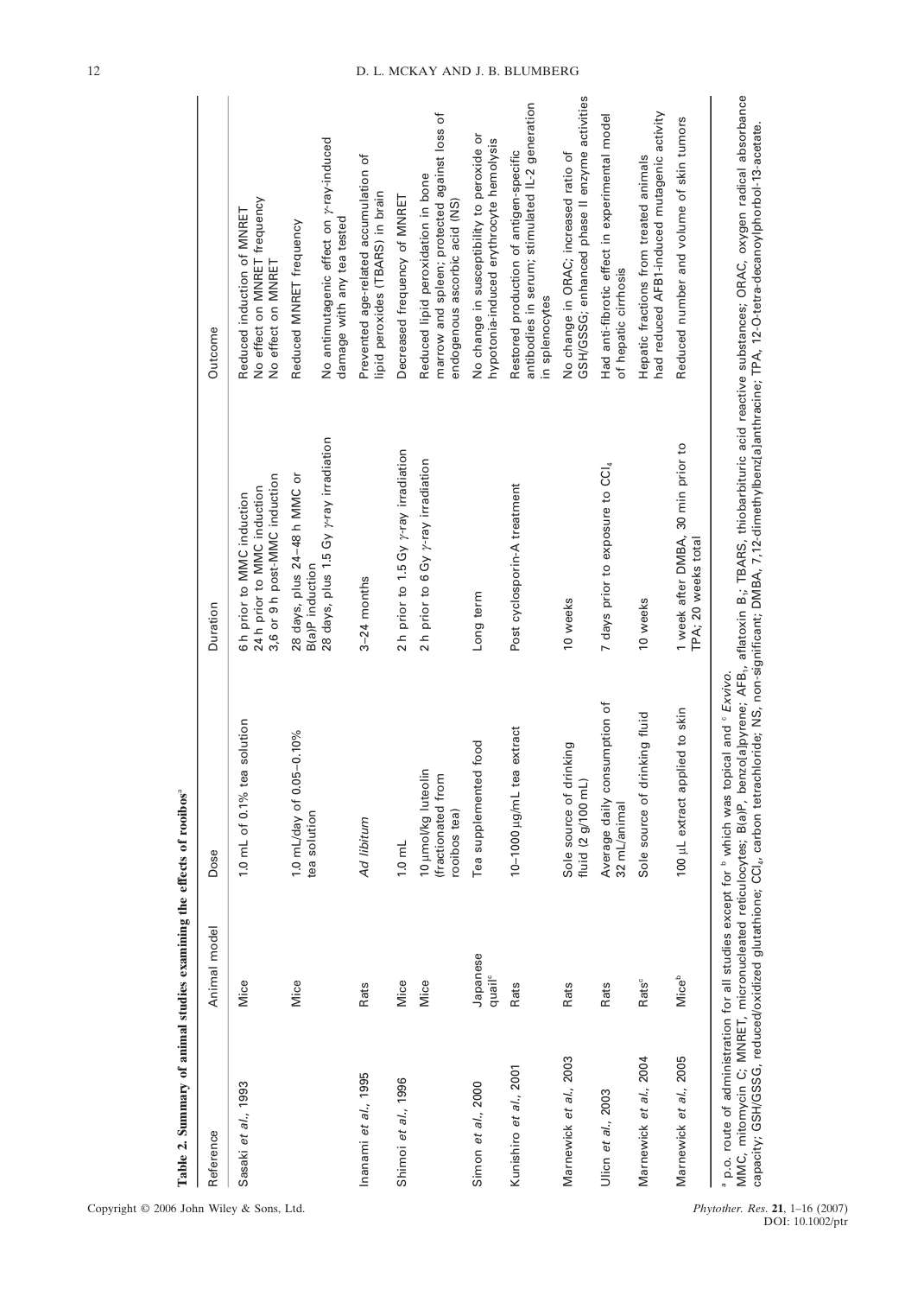| Reference                   | Animal model             | Dose                                                                                 | Duration                                                     | Outcome                                                                                                                                                                        |
|-----------------------------|--------------------------|--------------------------------------------------------------------------------------|--------------------------------------------------------------|--------------------------------------------------------------------------------------------------------------------------------------------------------------------------------|
| Ichiki et al., 1998         | Mice                     | from Anemarrhena asphodeloides<br>30-90 mg/kg mangiferin isolated                    | 7 h                                                          | Lowered blood glucose levels in diabetic (NIDDM) mice                                                                                                                          |
| Sanchez et al., 2000        | Mice                     | 50 mg/kg/day mangiferin                                                              | one i.p. dose of TPA<br>7 days followed by                   | lower GPX activity, cytochrome c reduction; protected against<br>Significantly higher SOD activity compared with controls;<br>DNA fragmentation and reduced lipid peroxidation |
| Yoshimi et al., 2001        | Rat                      | 0.1% mangiferin in basal diet                                                        | 4 weeks                                                      | Reduced markers of colon carcinogenesis                                                                                                                                        |
| Miura et al., 2001a; 2001b  | Mice                     | 90 mg/kg/day of water extract from<br>A. asphodeloides root<br>containing mangiferin | 3 weeks                                                      | Improved hyperinsulinemia in diabetic (NIDDM) mice                                                                                                                             |
| Miura et al., 2001c         | Mice                     | 30 mg/kg/day mangiferin plus exercise                                                | 2 weeks                                                      | Significantly reduced blood cholesterol and triglycerides in<br>diabetic (NIDDM) mice                                                                                          |
| Miura <i>et al.</i> , 2001d | Mice                     | 30 mg/kg/day mangiferin-containing<br>extract from A. asphodeloides                  | 3 weeks                                                      | Lowered blood cholesterol levels in cholesterol-fed mice                                                                                                                       |
| Yoshikawa et al., 2002      | Mice                     | 100 mg/kg mangiferin                                                                 | 1 h prior to CCI4<br>treatment (4h)                          | Protected against CCI4 induced enzyme activities, reduced<br><b>TBARS</b> formation                                                                                            |
| Muruganandan et al., 2002   | Rats <sup>b</sup>        | 10 or 20 mg/kg/day                                                                   | 28 days                                                      | Reduced glycosylated Hb levels, reduced serum CPK,<br>MDA activities in STZ-induced IDDM rat                                                                                   |
| Marnewick et al., 2003      | Rats                     | drinking fluid<br>4% solution as sole                                                | 10 weeks                                                     | No change in ORAC; marginally higher GSH/GSSG, increased<br>GST-a activity/hepatic drug metabolizing enzyme activities                                                         |
| Garcia et al., 2003a        | Mice                     | 100 mg/kg/day mangiferin                                                             | 28 days                                                      | Improved humoral responses in mice inoculated with parasites                                                                                                                   |
| Garcia et al., 2003b        | Rats                     | 50 mg/kg/day                                                                         | 50 days                                                      | Inhibited mast cell degranulation                                                                                                                                              |
| Marnewick et al., 2004      | Rats <sup>d</sup>        | Sole drinking fluid                                                                  | 10 weeks                                                     | Suppressed AAF, AFB, mutagenicity in Salmonella assay                                                                                                                          |
| Marnewick et al., 2005      | <b>Mice</b> <sup>c</sup> | 100 µL extract applied to skin                                                       | to TPA; 20 weeks total<br>1 week after DMBA,<br>30 min prior | Reduced number and volume of skin tumors                                                                                                                                       |
|                             |                          | $\frac{1}{2}$<br>.<br>-<br>-<br>-<br>$\cdot$<br>$\frac{1}{2}$<br>$\overline{a}$      |                                                              |                                                                                                                                                                                |

့်

 $^{\circ}$  p.o. route of administration for all studies except for  $^{\circ}$  which was i.p, and  $^{\circ}$  which was topical.<br> $^{\circ}$  Ex vivo.  $^{\circ}$  p.o. route of administration for all studies except for  $^{\mathsf{b}}$  which was i.p, and  $^{\circ}$  which was topical.  $^{\mathsf{d}}$  =

NIDDM, non-insulin dependent diabetes mellitus; CPK, creatine phosphokinase; MDA, malondialdehyde; DMBA, 7,12-dimethylbenz[a]anthracine; TPA, 12-O-tetra-decanoylphorbol-13-acetate.

 Ex vivo. AFB1, aflatoxin B1; TBARS, thiobarbituric acid reactive substances; ORAC, oxygen radical absorbance capacity; GSH/GSSG, reduced/oxidized glutathione; CCl4, carbon tetrachloride; GST-AFB<sub>r</sub>, aflatoxin B<sub>r</sub>; TBARS, thiobarbituric acid reactive substances; ORAC, oxygen radical absorbance capacity; GSH/GSSG, reduced/oxidized glutathione; CCl<sub>a</sub>, carbon tetrachloride; GST- $\alpha$ ,<br>glutathione S-transferase al glutathione S-transferase alpha; AAF, 2-acetylaminofluorene; NS, non-significant; TPA, 12-O-tetradecanoylphorbol-13-acetate; STZ, streptozotocin; IDDM, insulin dependent diabetes mellitus;

# BIOACTIVITY OF SOUTH AFRICAN HERBAL TEAS 13

Copyright  $\odot$  2006 John Wiley & Sons, Ltd.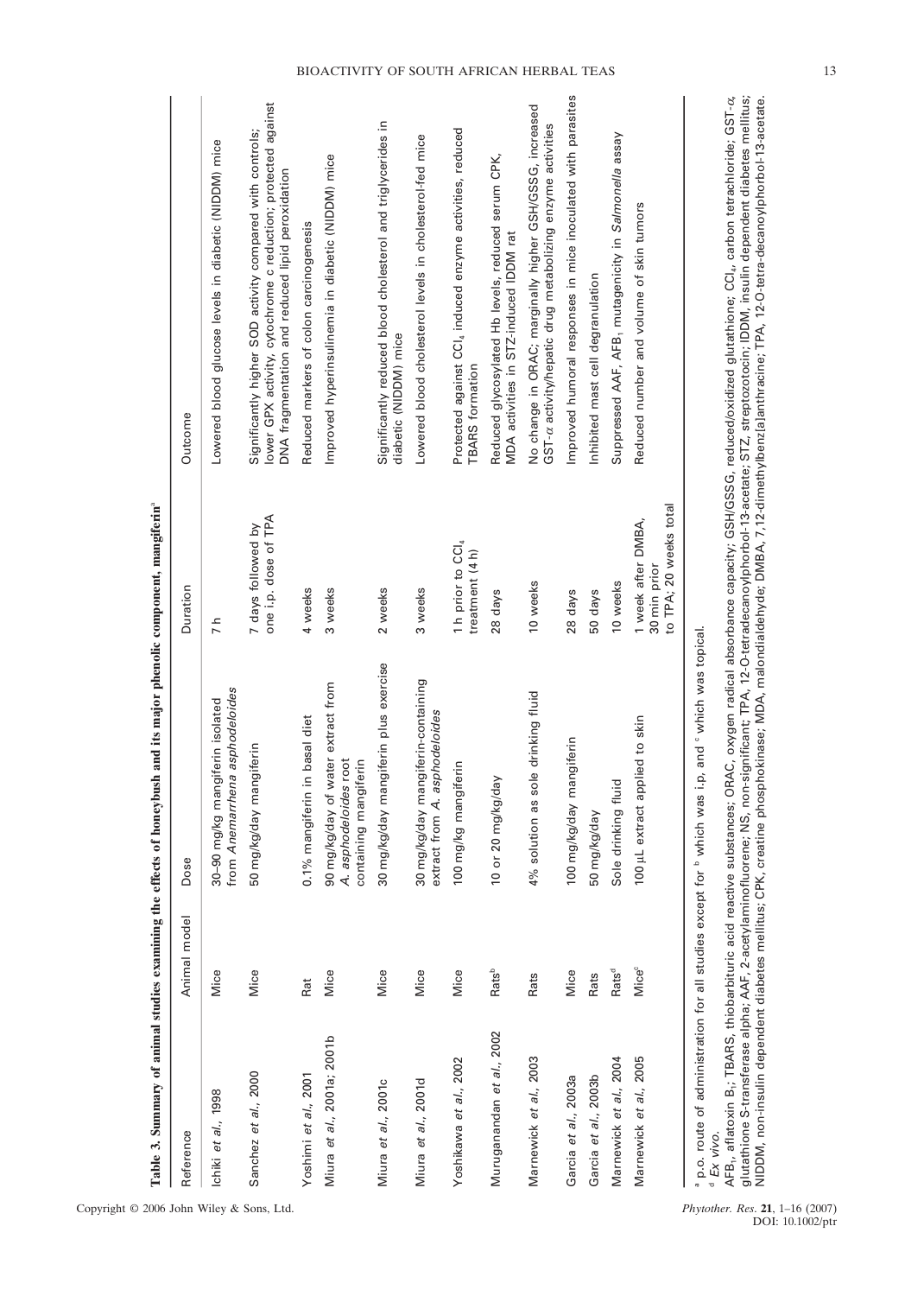| Reference                      | Subjects                                         | Dose                                                                                                                              | Duration         | Outcome                                                                                                                  |
|--------------------------------|--------------------------------------------------|-----------------------------------------------------------------------------------------------------------------------------------|------------------|--------------------------------------------------------------------------------------------------------------------------|
| Hesseling et al., 1979         | 30 healthy young<br>men $(21-34 \text{ years})$  | Rooibos tea, black tea or<br>water following one time<br>ingestion of radiolabeled Fe                                             | 2 week follow up | Compared with black tea,<br>rooibos had no significant<br>effect on Fe absorption,<br>and was no different<br>than water |
| Hesseling and<br>Joubert, 1982 | 7 subjects diagnosed<br>with hay fever or asthma | 25 g rooibos/L boiling water,<br>provided in three 500 mL<br>doses given 3 h apart on<br>same day skin prick tests<br>of antigens | 1 dav            | No antihistaminic<br>effects were observed<br>compared with control<br>tests given without<br>rooibos treatment          |

**Table 4. Summary of human studies examining the effects of orally ingested rooibos**

despite their long history of use in some traditional medicines. According to the 2004 'Tea is Hot' report (Sage Group, 2004), the labeling and promotion claims for some brands of rooibos and honeybush teas are questionable, with claims of antioxidant superiority over green tea and the ability to treat selected health disorders. Nonetheless, the apparent bioactivity of rooibos and honeybush tisanes and their constituents evident from *in vitro* and *in vivo* studies suggests further investigations in this area are warranted. Such research, when placed in the context of dietary guidelines, suggests as well the consumption of tisanes as a ready way to increase the intake of a variety of potentially healthpromoting phytochemicals

# **Acknowledgement**

Support was provided by the U.S. Department of Agriculture (USDA) Agricultural Research Service under Cooperative Agreement No. 58-1950-001 and a grant from the Hain Celestial Group (Boulder, CO). The contents of this publication do not necessarily reflect the views or policies of the USDA nor does mention of trade names, commercial products, or organizations imply endorsement by the U.S. government.

#### **REFERENCES**

- Balentine DA, Albano MC, Nair MG. 1999. Role of medicinal plants, herbs, and spices in protecting human health. Nutr Rev **57**: S41–S45.
- Bramati L, Aquilano F, Pietta P. 2003. Unfermented rooibos tea: quantitative characterization of flavonoids by HPLC-UV and determination of the total antioxidant activity. J Agric Food Chem **51**: 7472–7474.
- Bramati L, Minoggio M, Gardana C, Simonetti P, Mauri P, Pietta P. 2002. Quantitative characterization of flavonoid compounds in Rooibos tea (Aspalathus linearis) by LC-UV/DAD. J Agric Food Chem **50**: 5513–5519.
- Chattopadhyay U, Das S, Guha S, Ghosal S. 1987. Activation of lymphocytes of normal and tumor bearing mice by mangiferin, a naturally occurring glucosylxanthone. Cancer Lett **37**: 293–299.
- De Nysschen AM, van Wyk BE, van Heerden FR, Schutte AL. 1996. The major phenolic compounds in the leaves of Cyclopia species (honeybush tea). Biochem Syst Ecol **24**: 243–246.
- Du Toit J, Joubert E. 1998. The effect of pretreatment on the fermentation of honeybush tea (Cyclopia maculata). J Sci Food Agric **76**: 537–545.
- Du Toit J, Joubert E. 1999. Optimization of the fermentation parameters of honeybush tea (Cyclopia). J Food Qual **22**: 241–256.
- Du Toit J, Joubert E, Britz TJ. 1998. Honeybush tea a rediscovered indigenous South African herbal tea. J Sustain Agric **12**: 67–84.
- Du Toit J, Joubert E, Britz TJ. 1999. Identification of microbial contaminants present during the curing of honeybush tea (Cyclopia). J Sci Food Agric **79**: 2040–2044.
- Dubick MA. 1996. Historical perspectives on the use of herbal preparations to promote health. J Nutr **116**: 1348–1354.
- Edenharder R, Sager JW, Glatt H, Muckel E, Platt KL. 2002. Protection by beverages, fruits, vegetables, herbs, and flavonoids against genotoxicity of 2-acetylaminofluorene and 2-amino-1-methyl-6-phenylimidazo[4,5-b]pyridine (PhIP) in metabolically competent V79 cells. Mutat Res **521**: 57– 72.
- Erickson L. 2003. Rooibos tea: Research into antioxidant and antimutagenic properties. HerbalGram **59**: 34–45.

Copyright © 2006 John Wiley & Sons, Ltd. *Phytother. Res*. **21**, 1–16 (2007)

- Ferreira D, Kamara BI, Brandt EV, Joubert E. 1998. Phenolic compounds from Cyclopia intermedia (honeybush tea). J Agric Food Chem **46**: 3406 –3410.
- Garcia D, Delgado R, Ubeira FM, Leiro J. 2002. Modulation of rat macrophage function by the Mangifera indica L. extracts Vimang and mangiferin. Int Immunopharmacol **2**: 797–806.
- Garcia D, Escalante M, Delgado R, Ubeira FM, Leiro J. 2003b. Anthelminthic and antiallergic activities of Mangifera indica L. stem bark components Vimang and mangiferin. Phytother Res **17**: 1203–1208.
- Garcia D, Leiro J, Delgado R, Sanmart AML, Ubeira FM. 2003a. Mangifera indica L. extract (Vimang) and mangiferin modulate mouse humoral immune responses. Phytother Res **17**: 1182–1187.
- Guha S, Chattopadhyay U, Ghosal S. 1993. Activation of peritoneal macrophages by mangiferin, a naturally-occurring xanthone. Phytother Res **7**: 107–110.
- Guha S, Ghosal S, Chattopadhyay U. 1996. Antitumor, immunomodulatory and anti-HIV effect of mangiferin, a naturally occurring glucosylxanthone. Chemotherapy **42**: 443–451.
- Habu T, Flath RA, Mon TR, Morton JF. 1985. Volatile components of rooibos tea (Aspalathus linearis). J Agric Food Chem **33**: 249–254.
- Hertog MG, Bueno-de-Mesquita HB, Fehily AM, Sweetnam PM, Elwood PC, Kromhout D. 1996. Fruit and vegetable consumption and cancer mortality in the Caerphilly Study. Cancer Epidemiol Biomarkers Prev **5**: 673–677.
- Hertog MG, Feskens EJ, Hollman PC, Katan MB, Kromhout D. 1993. Dietary antioxidant flavonoids and risk of coronary heart disease: the Zutphen Elderly Study. Lancet **342**: 1007– 1011.
- Hertog MG, Feskens E, Hollman P, Katan M, Kromhout D. 1994. Dietary flavonoids and cancer risk in the Zutphen elderly study. Nutr Cancer **22**: 175–184.
- Hertog MGL, Kromhout D, Aravanis C et al. 1995. Flavonoid intake and long-term risk of coronary heart disease and cancer in the Seven Countries Study. Arch Intern Med **155**: 381–386.
- Hesseling PB, Joubert JR. 1982. The effect of rooibos tea on the type I allergic reaction. S Afr Med J **62**: 1037–1038.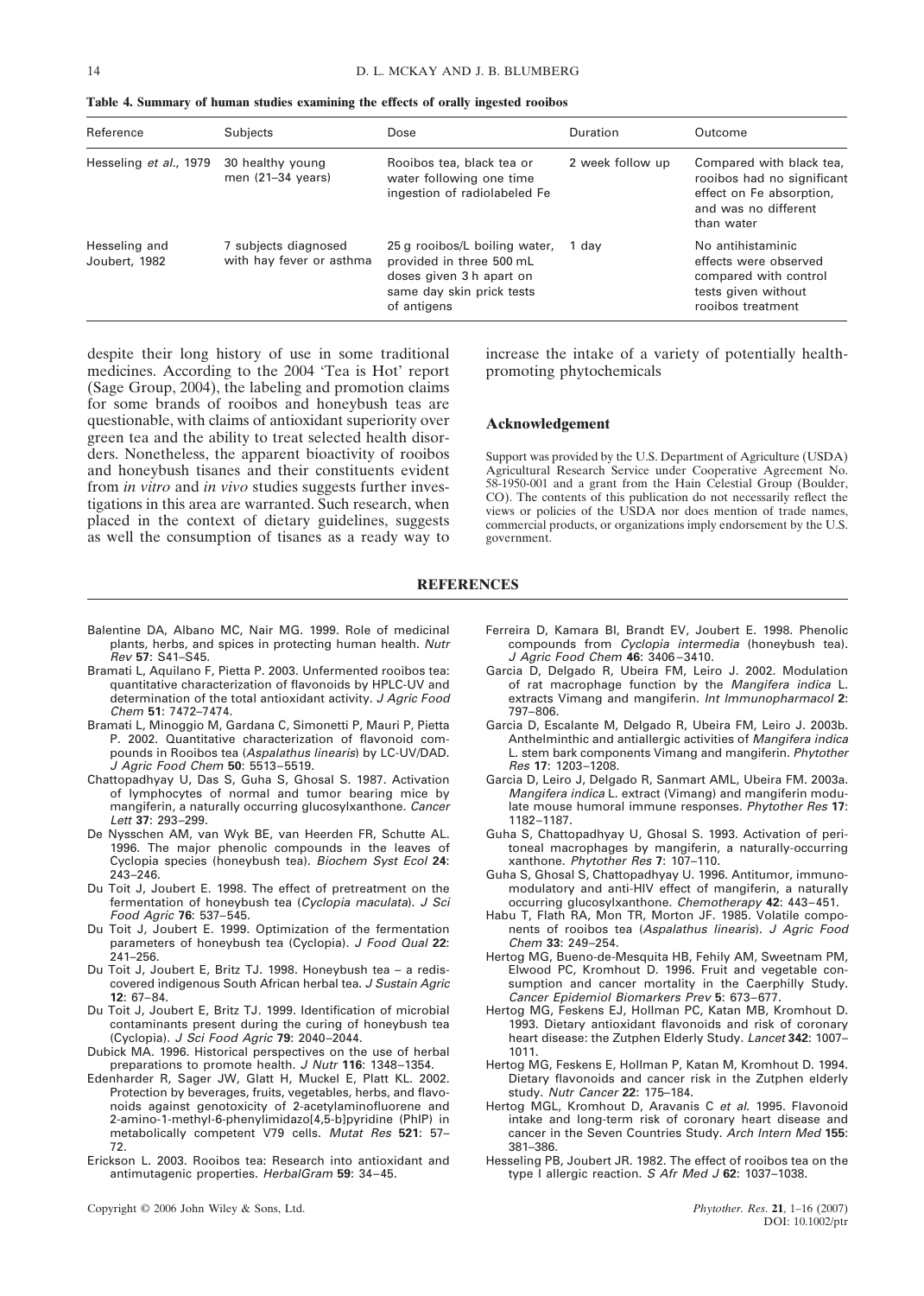- Hesseling PB, Klopper JF, van Heerden PD. 1979. [The effect of rooibos tea on iron absorption]. [Afrikaans]. S Afr Med J **55**: 631–632.
- Hitomi E, Tamura S, Tsurumoto Y, Tsuda T, Nakano M. 1999. Antioxidative activity of rooibos tea (Aspalathus linearis). [Japanese]. J Jpn Soc Food Sci **46**: 779–785.
- Hollman P, Feskens E, Katan M. 1999. Tea flavonols in cardiovascular disease and cancer epidemiology. Proc Soc Exp Biol Med **220**: 198–202.
- Hu FB. 2003. Plant-based foods and prevention of cardiovascular disease: an overview. Am J Clin Nutr **78**: 544S–551S.
- Hubbe ME, Joubert E. 2000. In vitro superoxide anion radical scavenging ability of honeybush tea (Cyclopia). In Dietary Anticarcinogens and Antimutagens – Chemical and Biological Aspects, Johnson IT, Fenwick GR (eds). The Royal Society of Chemistry: Cambridge, UK, 242–244.
- Huffman MA. 2003. Animal self-medication and ethnomedicine: Exploration and exploitation of the medicinal properties of plants. Proc Nutr Soc **62**: 371–381.
- Ichiki H, Miura T, Kubo M et al. 1998. New antidiabetic compounds, mangiferin and its glucoside. Biol Pharm Bull **21**: 1389–1390.
- Inanami O, Asanuma T, Inukai N et al. 1995. The suppression of age-related accumulation of lipid peroxides in rat brain by administration of Rooibos tea (Aspalathus linearis). Neurosci Lett **196**: 85–88.
- Ito A, Shinohara K, Kator K. 1992. Effects of rooibos tea extract on the sensitivity of mammalian cells to hydrogen peroxide. In Oxygen Radicals, Yagi K, Kondo M, Yoshikawa T (eds). Elsevier: Amsterdam, 827–830.
- Joubert E. 1996. HPLC quantification of the dihydrochalcones, aspalathin and nothofagin in rooibos tea (Aspalathus linearis) as affected by processing. Food Chem **55**: 403–411.
- Joubert E, Ferreira D. 1996. Antioxidants of rooibos tea a possible explanation for its health promoting properties? S Afr J Food Sci Nutr **8**: 79–83.
- Joubert E, Otto F, Gruner S, Weinreich B. 2003. Reversed-phase HPLC determination of mangiferin, isomangiferin and hesperidin in Cyclopia and the effect of harvesting date on the phenolic composition of C. genistoides. Eur Food Res Tech **216**: 270–273.
- Joubert E, Winterton P, Britz TJ, Ferreira D. 2004. Superoxide anion and alpha, alpha-diphenyl-beta-picrylhydrazyl radical scavenging capacity of rooibos (Aspalathus linearis) aqueous extracts, crude phenolic fractions, tannin and flavonoids. Food Res Intern **37**: 133–138.
- Joubert E, Winterton P, Britz TJ, Gelderblom WC. 2005. Antioxidant and pro-oxidant activities of aqueous extracts and crude polyphenolic fractions of rooibos (Aspalathus linearis). J Agric Food Chem **53**: 10260–10267.
- Kamara BI, Brandt EV, Ferreira D, Joubert E. 2003. Polyphenols from Honeybush tea (Cyclopia intermedia). J Agric Food Chem **51**: 3874–3879.
- Kawakami M, Kobayashi A, Kator K. 1993. Volatile constituents of rooibos tea (Aspalathus linearis) as affected by extraction process. J Agric Food Chem **41**: 633–636.
- Komatsu K, Kator K, Mitsuda Y, Mine M, Okumura Y. 1994. Inhibitory effects of Rooibos tea, Aspalathus linealis, on x-ray-induced C3H10T1/2 cell transformation. Cancer Lett **77**: 33–38.
- Kromhout D, Bloemberg BP, Feskens EJ, Hertog MG, Menotti A, Blackburn H. 1996. Alcohol, fish, fibre and antioxidant vitamins intake do not explain population differences in coronary heart disease mortality. Int J Epidemiol **25**: 753– 759.
- Kunishiro K, Tai A, Yamamoto I. 2001. Effects of rooibos tea extract on antigen-specific antibody production and cytokine generation in vitro and in vivo. Biosci Biotechnol Biochem **65**: 2137–2145.
- Lamosova D, Jurani M, Greksak M, Nakano M, Vanekova M. 1997. Effect of Rooibos tea (Aspalathus linearis) on chick skeletal muscle cell growth in culture. Comp Biochem Physiol C Pharmacol Toxicol Endocrinol **116**: 39–45.
- Lee KG, Shibamoto T, Takeoka GR, Lee SE, Kim JH, Park BS. 2003. Inhibitory effects of plant-derived flavonoids and phenolic acids on malonaldehyde formation from ethyl arachidonate. J Agric Food Chem **51**: 7203–7207.
- Leiro JM, Alvarez E, Arranz JA, Siso IG, Orallo F. 2003. In vitro effects of mangiferin on superoxide concentrations and expression of the inducible nitric oxide synthase, tumour

necrosis factor-alpha and transforming growth factor-beta genes. Biochem Pharmacol **65**: 1361–1371.

- Li H, Miyahara T, Tezuka Y et al. 1998. The effect of Kampo formulae on bone resorption in vitro and in vivo. I. Active constituents of Tsu-kan-gan. Biol Pharm Bull **21**: 1322–1326.
- Marnewick J, Joubert E, Joseph S, Swanevelder S, Swart P, Gelderblom W. 2005. Inhibition of tumour promotion in mouse skin by extracts of rooibos (Aspalathus linearis) and honeybush (Cyclopia intermedia), unique South African herbal teas. Cancer Lett **224**: 193–202.
- Marnewick JL, Batenburg W, Swart P, Joubert E, Swanevelder S, Gelderblom WCA. 2004. Ex vivo modulation of chemicalinduced mutagenesis by subcellular liver fractions of rats treated with rooibos (Aspalathus linearis) tea, honeybush (Cyclopia intermedia) tea, as well as green and black (Camellia sinensis) teas. Mutat Res **558**: 145–154.
- Marnewick JL, Gelderblom WC, Joubert E. 2000. An investigation on the antimutagenic properties of South African herbal teas. Mutat Res **471**: 157–166.
- Marnewick JL, Joubert E, Swart P, Van Der Westhuizen F, Gelderblom WC. 2003. Modulation of hepatic drug metabolizing enzymes and oxidative status by rooibos (Aspalathus linearis) and Honeybush (Cyclopia intermedia), green and black (Camellia sinensis) teas in rats. J Agric Food Chem **51**: 8113–8119.
- McKay DL, Blumberg JB. 2002. The role of tea in human health: an update. J Am Coll Nutr **21**: 1–13.
- Miura T, Fukuta C, Ichiki H et al. 2001d. Hypolipidemic activity of mangiferin in cholesterol-fed mice. J Trad Med **18**: 119–121.
- Miura T, Ichiki H, Hashimoto I et al. 2001a. Antidiabetic activity of a xanthone compound, mangiferin. Phytomedicine **8**: 85– 87.
- Miura T, Ichiki H, Iwamoto N et al. 2001b. Antidiabetic activity of the rhizoma of Anemarrhena asphodeloides and active components, mangiferin and its glucoside. Biol Pharm Bull **24**: 1009–1011.
- Miura T, Iwamoto N, Kato M et al. 2001c. The suppressive effect of mangiferin with exercise on blood lipids in type 2 diabetes. Biol Pharm Bull **24**: 1091–1092.
- Moreira RR, Carlos IZ, Vilega W. 2001. Release of intermediate reactive hydrogen peroxide by macrophage cells activated by natural products. Biol Pharm Bull **24**: 201–204.
- Morton JF. 1983. Rooibos tea, Aspalathus linearis, a caffeineless, low-tannin beverage. Econ Bot **37**: 164–173.
- Muruganandan S, Gupta S, Kataria M, Lal J, Gupta PK. 2002. Mangiferin protects the streptozotocin-induced oxidative damage to cardiac and renal tissues in rats. Toxicology **176**: 165–173.
- Nakano M, Itoh Y, Mizuno T, Nakashima H. 1997a. Polysaccharide from Aspalathus linearis with strong anti-HIV activity. Biosci Biotechnol Biochem **61**: 267–271.
- Nakano M, Nakashima H, Itoh Y. 1997b. Anti-human immunodeficiency virus activity of oligosaccharides from rooibos tea (Aspalathus linearis) extracts in vitro. Leukemia **11**: 128– 130.
- Nijveldt RJ, van Nood E, van Hoorn DE, Boelens PG, van Norren K, van Leeuwen PA. 2001. Flavonoids: a review of probable mechanisms of action and potential applications. Am J Clin Nutr **74**: 418–425.
- Pazdzioch-Czochra M, Widenska A. 2002. Spectrofluorimetric determination of hydrogen peroxide scavenging activity. Anal Chim Acta **452**: 177–184.
- Rabe C, Steenkamp JA, Joubert E, Burger JFW, Ferreira D. 1994. Phenolic metabolites from rooibos tea (Aspalathus linearis). Phytochemistry **35**: 1559–1565.
- Riboli E, Norat T. 2003. Epidemiologic evidence of the protective effect of fruit and vegetables on cancer risk. Am J Clin Nutr **78**: 559S–569S.
- Rimm EB, Ascherio A, Giovannucci E, Spiegelman D, Stampfer MJ, Willett WC. 1996. Vegetable, fruit, and cereal fiber intake and risk of coronary heart disease among men. J Am Med Assoc **275**: 447–451.
- Robak J, Gryglewski RJ. 1996. Bioactivity of flavonoids. Pol J Pharmacol **48**: 555–564.
- Sage Group. 2004. Tea Is "Hot" Report: The Ultimate Tea Business Reference Guidebook, 5th edn. Sage Group International: Seattle, WA.
- Sanchez GM, Re L, Giuliani A, Nunez-Selles AJ, Davison GP, Leon-Fernandez OS. 2000. Protective effects of Mangifera indica L. extract, mangiferin and selected antioxidants